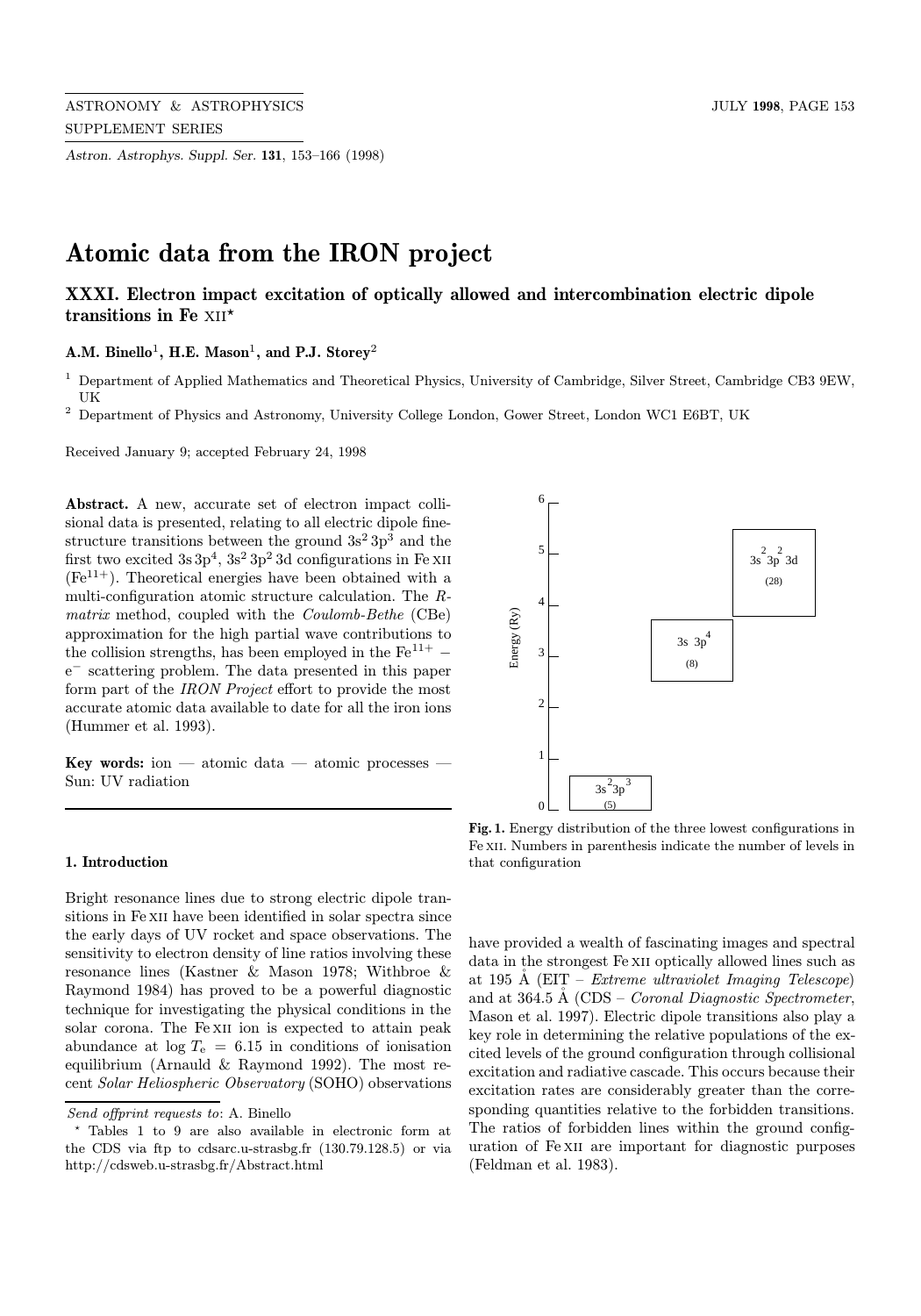| Configuration             | Level                                                         | $E_{\rm obs}$ | $E_{\rm th}$ |
|---------------------------|---------------------------------------------------------------|---------------|--------------|
| $3s^2 3p^3$               | $^4{\rm S}_{3/2}^{\rm o}$                                     | 0             | 0            |
|                           | $^2\mathrm{D}_{3/2}^{\mathrm{o}}$                             | 41555         | 44477        |
|                           | $^2\mathrm{D}_{5/2}^{\mathrm{o}}$                             | 46088         | 49049        |
|                           | $^2\mathrm{P}^\mathrm{o}_{1/2}$                               | 74108         | 77755        |
|                           | $^2\mathrm{P}^\mathrm{o}_{3/2}$                               | 80515         | 84059        |
| $3s\,3p^4$                | $^4\mathrm{P}_{5/2}$                                          | 274373        | 274093       |
|                           | $^4\mathrm{P}_{3/2}$                                          | 284005        | 283799       |
|                           | $^4\mathrm{P}_{1/2}$                                          | 288307        | 288194       |
|                           | $^2\mathrm{D}_{3/2}$                                          | 339761        | 343277       |
|                           | $^2\mathrm{D}_{5/2}$                                          | 341703        | 345171       |
|                           | $^2\mathrm{P}_{3/2}$                                          | 389668        | 396678       |
|                           | $^2\mathrm{P}_{1/2}$                                          | 394352        | 401278       |
|                           | ${}^{2}S_{1/2}$                                               | 410401        | 417216       |
| $3s^2$ 3p <sup>2</sup> 3d | $({}^3P)^4\mathrm{F}_{3/2}$                                   | 420258        | 435809       |
|                           | $\rm \delta^3P)^{\,4}F_{5/2}$                                 | 424022        | 439573       |
|                           | $\rm (\overset{3}{P})\, {}^4F_{7/2}$                          | 429530        | 445081       |
|                           | $\overline{^{3}\mathrm{P}}\mathrm{)}\,{}^{4}\mathrm{F}_{9/2}$ | 436385        | 451936       |
|                           | $^{1}D)^{2}F_{5/2}$                                           | 437194        | 452611       |
|                           | $^{3}P)^{4}D_{1/2}$                                           | 440316        | 455867       |
|                           | $(3P)^4D_{7/2}$                                               | 440941        | 456492       |
|                           | $(3P)^4D_{3/2}$                                               | 441414        | 456966       |
|                           | $^{3}P)^{4}D_{5/2}$                                           | 446055        | 461606       |
|                           | $^{1}D)^{2}F_{7/2}$                                           | 455887        | 471304       |
|                           | ${}^{1}D)$ ${}^{2}G_{7/2}$                                    | 491903        | 507320       |
|                           | $^{1}D)^{2}G_{9/2}$                                           | 494879        | 510296       |
|                           | $^{3}P)^{2}P_{3/2}$                                           | 501800        | 513685       |
|                           | $^3\mathrm{P})$ $^4\mathrm{P}_{5/2}$                          | 512510        | 524880       |
|                           | $\big(\mathrm{^3P}\big)^2\mathrm{P}_{1/2}$                    | 513850        | 525739       |
|                           | $(3P)^4P_{3/2}$                                               | 516740        | 528938       |
|                           | $(3P)^4P_{1/2}$                                               | 519770        | 531540       |
|                           | $(1S)^{2}D_{3/2}$                                             | 526120        | 539623       |
|                           | $(1S)$ ${}^2D_{5/2}$                                          | 538040        | 550427       |
|                           | $^{1}D)^{2}D_{3/2}$                                           | 554030        | 567870       |
|                           | $^{1}D)^{2}D_{5/2}$                                           | 554610        | 569025       |
|                           | $(1D)^2P_{1/2}$                                               | 568940        | 587307       |
|                           | $^3P)^2F_{5/2}$                                               | 576740        | 593418       |
|                           | $^1\mathrm{D})\,^2\mathrm{P}_{3/2}$                           | 577740        | 595306       |
|                           | $1D)^2S_{1/2}$                                                | 579630        | 593956       |
|                           | $\rm \delta^3P)^{\,2}F_{7/2}$                                 | 581180        | 597798       |
|                           | $^3P)^2D_{5/2}$                                               | 603930        | 621026       |
|                           | $^{3}P)^{2}D_{3/2}$                                           | 605480        | 622632       |

Table 1. Energy levels  $\text{cm}^{-1}$  for the lowest three configurations in Fe XII. For values in *italic* see text

Past calculations of Fe XII electric dipole atomic data include those of Flower (1977) (henceforward referred to as F77), Bromage et al. (1978); Fawcett (1986) and Tayal  $\&$ Henry (1986), as far as structure and radiative data is concerned. Electron collisional data have been published by F77 and Tayal & Henry (1988) (henceforward referred to as TH88). In a previous paper in the IRON Project series<sup>1</sup> (Binello et al. 1998, henceforward referred to as BMS) we presented atomic data for the forbidden transitions within the ground configuration of Fe xii and discussed the lim-



Fig. 2. Reduced collision strength vs. reduced energy for the  $3s^2 3p^3 2P_{1/2}^o \rightarrow 3s 3p^4 2S_{1/2}$  optically allowed transition. The asterisk shows the high energy Bethe limit

itations of a previous corresponding calculation by Tayal et al. (1987). In this paper we want to complement those results by presenting new electron scattering data for electric dipole fine-structure transitions between the ground  $3s^2 3p^3$  and the first two excited  $3s 3p^4$ ,  $3s^2 3p^2 3d$  configurations in Fe xii. A schematic diagram of the relative position in energy of these three configurations is shown in Fig. 1. As the techniques employed in the atomic structure and electron scattering problems, and the computer codes used, have already been described in BMS, in the following sections we will discuss only the details related to the particular type of transitions considered here. In Sect. 2 an account of the electron scattering computation and related results will be given. A detailed comparison with previous results will be the subject of Sect. 3. Finally, discussion and conclusions will be presented in Sect. 4.

## 2. The  $\rm Fe^{11+}-e^-$  scattering problem

### 2.1. 19 term R-matrix computation

The R-matrix technique, implemented in the Queen's University Belfast R-matrix suite of programs (Berrington et al. 1995), has been used for the computation of the low partial wave contributions to the total collision strengths  $\Omega(i \to j) = \sum_l \Omega_l(i \to j)$ ,  $\Omega_l(i \to j)$  being the partial collision strength for transition  $i \rightarrow j$ , with l the orbital angular momentum of the scattered electron. For the calculation of collision strengths for electric dipole transitions within the *R*-matrix approach we included contributions coming from partial waves as high as  $l_{\text{max}} = 16$ , such that

$$
\Omega^{R-m} = \sum_{l=0}^{16} \Omega_l^{R-m}.
$$
\n
$$
(1)
$$

This will be shown to be a proper choice in order to ensure convergence between the low  $l$  R-matrix results and the high *l* Coulomb-Bethe (CBe) ones (see

<sup>1</sup> A complete list of IRON Project publications and papers in press can be found at http://www.am.qub.ac.uk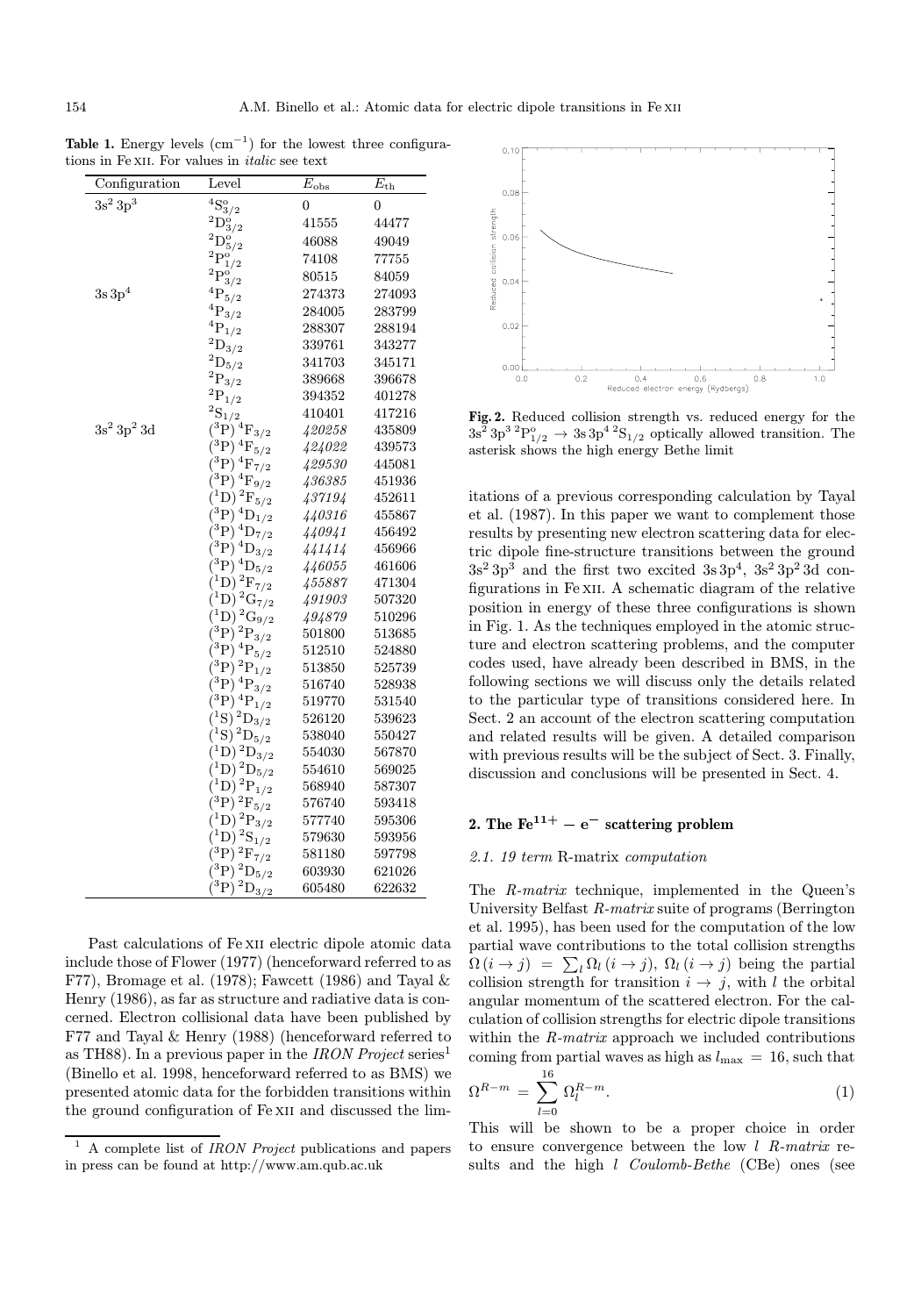Table 2. Intermediate states  $(S L \pi)$  included in the expansion of the  $(N + 1) - e$  collision complex wavefunction

|          | even parity                         |                    | odd parity                                   |                    |
|----------|-------------------------------------|--------------------|----------------------------------------------|--------------------|
|          | റ ല<br>$=$<br>$\Delta$ DN+1<br>Ι, U | $=$<br>$12D_{N+1}$ | ົດ ຕ<br>$=$<br>$(2D_{N+1})$<br>◡<br><b>.</b> | $(2S_{N+1}$<br>$=$ |
| $LN_{+}$ | 20                                  | 19<br>_            | ΤA                                           | 10                 |



Fig. 3. Reduced collision strength vs. reduced energy for the  $3s^2 3p^3 2P_{3/2}^o \rightarrow 3s^2 3p^2 3d (3P) 2D_{5/2}$  optically allowed transition. The asterisk shows the high energy Bethe limit

Sect. 2.2). The expansion of the total wavefunction for the  $Fe<sup>11+</sup>$  target included the lowest 19 LS coupling terms  $3s^2 3p^3 4S^o$ ,  $^2D^o$ ,  $^2P^o$ ,  $3s 3p^4 4P$ ,  $^2D$ ,  $^2P$ ,  $^2S$ ,  $3s^2 3p^2 3d$  $(^3P)^4F$ ,  $(^3P)^4D$ ,  $(^1D)^2F$ ,  $(^1D)^2G$ ,  $(^3P)^2P$ ,  $(^3P)^4P$ ,  $(1S)$  <sup>2</sup>D  $(1D)$  <sup>2</sup>D,  $(1D)$  <sup>2</sup>S,  $(1D)$  <sup>2</sup>P,  $(3P)$  <sup>2</sup>F,  $(3P)$  <sup>2</sup>D. In Table 1 we list all the fine-structure levels belonging to the  $3s^2 3p^3$ ,  $3s 3p^4$ ,  $3s^2 3p^2 3d$  configurations along with the relative observed energy values, taken from Corliss & Sugar (1982) and Jupen et al. (1993). Italic type in the column listing the observed energies indicates that experimental values are not yet available for those levels. In these cases theoretical energies computed with the atomic structure program SUPERSTRUCTURE (Eissner et al. 1974; Nussbaumer & Storey 1978) were empirically corrected with the procedure described in BMS. The theoretical energies listed in Table 1 have been obtained with a 24 configuration atomic model including those configurations with one electron in 4s, 4p, 4d and 4f orbitals of spectroscopic type (set 3 in BMS). The energies for the 19 target LS coupling terms listed above were obtained as weighted averages over the fine-structure observed energies given in Table 1 and were listed in Table 5 of BMS. The 19 target terms were represented by configuration interaction (CI) expansions constructed with a common set of radial waves, describing the radial charge distribution of the 1s, 2s, 2p, 3s, 3p and 3d bound electrons. These radial functions were obtained with SUPERSTRUCTURE adopting the 12 configuration basis described in BMS. A total of 16 continuum orbitals was included in the calculation and the R-matrix "box" boundary was set at 3.09

a.u. For the expansion of the  $(N + 1) - e$  collision complex wavefunction we combined in all possible fashions one scattering electron having spin  $s = 1/2$  and  $l = 0, \ldots, 16$ with the LS coupling target terms listed above. In such a way we obtained a total of 121 intermediate states specified in Table 2. The calculation was performed with a very fine energy mesh of 1.59375 10<sup>−</sup><sup>3</sup> Ry in the closed channel region (2.55 to 5.5 Ry), in order to delineate the resonance structure of the collision strength below the highest excitation threshold. In the open channel region (5.5 to 100 Ry), on the contrary, a much coarser energy mesh was chosen, namely 0.5 Ry between 5.5 Ry and 20 Ry, 1 Ry between  $20 \text{Rv}$  and  $50 \text{Rv}$ , and  $5 \text{Rv}$  between  $50 \text{Rv}$  and  $100 \text{Rv}$ . This proved to be sufficient to describe the variation of the collision strengths as a function of energy.

### 2.2. Top-up in l

A top-up procedure to account for the missing partial wave contributions to  $\Omega$  coming from  $l > 16$  was necessary in the open channel region in order to provide final reliable results. The application of geometric series properties to the partial collision strengths, discussed in BMS, proved to be inappropriate to the case of strong electric dipole transitions. For these transitions we estimated the contributions from partial waves with  $l =$  $17 \rightarrow \infty$  with the *Coulomb-Bethe* (CBe) approximation (van Regemorter 1960; Burgess et al. 1970). The CBe method implies the "long range" approximation, where only the long range potential of the target is effective in the interaction with the scattering electron. As stated in van Regemorter (1960) the "long range" approximation is only valid for sufficiently high values of  $l$ , i.e. "distant" encounters between the target and the colliding electron. Burgess & Tully (1978) define "distant" as those partial waves with

$$
l \ge \left(k^2 \, r_0^2 \, + \, 2 \, z \, r_0\right)^{1/2} \, - \, \frac{1}{2} \tag{2}
$$

where z is the ion net charge,  $r_0$  the radius of the spherical region containing the target charge distribution and  $k^2$ the scattering electron energy in Ry. This formula gives a convenient criterion to estimate the lowest "safe" partial wave contribution to the total collision strength which can be computed with the CBe technique, given a specific target model and an energy range where collision strengths are required. Our choice of  $l > 16$  for the CBe partial wave contributions satisfied Eq. (2) and the convergence of R-matrix and Coulomb-Bethe results for the strongest electric dipole transitions is shown in Table 3. The convergence of the two methods at  $E = 100 \text{ Ry},$  for  $l = 16$ ,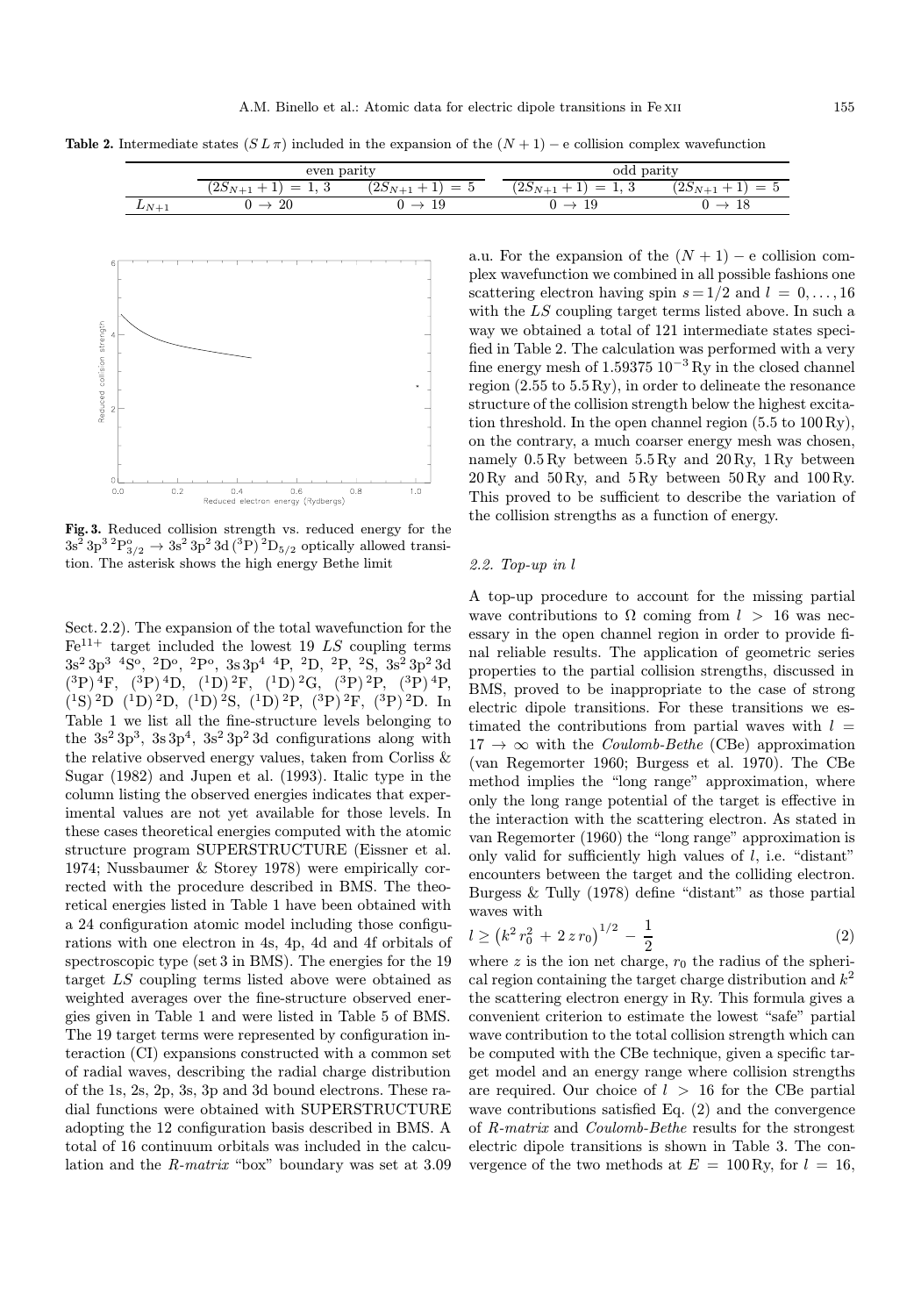

Fig. 4. Reduced collision strength vs. reduced energy for the  $3s^2 3p^3 4S^{\circ}_{3/2} \rightarrow 3s 3p^4 2P_{1/2}$  intercombination transition. The asterisk shows the high energy Bethe limit



Fig. 5. Reduced collision strength vs. reduced energy for the  $3s^2 3p^3 2D_{3/2}^{\circ} \rightarrow 3s^2 3p^2 3d ({}^{3}P)^4F_{3/2}$  intercombination transition. The asterisk shows the high energy Bethe limit

is in all cases better than  $1\%$ . After topping-up the Rmatrix collision strengths with the CBe contributions for  $l > 16$ , great care has been taken in checking the correct convergence to the high energy Bethe limits of the topped-up reduced collision strengths,  $\Omega_r$ , as a function of reduced energy,  $E_r$ , as defined by Burgess & Tully (1992). Figures 2 to 5 show a few examples of plots of  $\Omega_r$  vs.  $E_r$ , in the open channel energy region, for selected electric dipole transitions.

#### 2.3. Top-up in energy

The assumption of constant  $\Omega$  at  $E > 100$  Ry in integrating the collision strengths over a Maxwellian distribution of electron energies, well justified in BMS for the forbidden transitions, is not appropriate to the strong electric dipole transitions we are treating here. In fact Burgess & Tully (1992) classify these transitions as type 1 and give a high energy limiting behaviour of the kind

$$
\Omega \sim \text{const} \cdot \ln(E) \tag{3}
$$

deduced from the Bethe approximation. By using the scaling rules in Eqs. (5) and (6) of Burgess & Tully (1992) and Eq.  $(7)$  of Burgess & Tully  $(1978)$ , it can be shown that, in the limit of high  $E, \Omega_r$  is a linear function of  $E_r$ . We therefore scaled our collision strengths as suggested in Burgess & Tully (1992) for type 1 transitions and performed linear interpolation of  $\Omega_r$  between  $\Omega_r$  (100 Ry) and  $\Omega_r$  ( $\infty$ ), given by the Bethe limit  $4\,\omega_i\,f_{ij}/E_{ij},$  where  $\omega_i$  is the statistical weight of the initial level,  $f_{ij}$  the oscillator strength and  $E_{ij}$  the excitation energy of the transition  $i \rightarrow j$ . By applying the inverse transformation to these interpolated values we obtained a set of  $\Omega$  values between 100 Ry and 9900 Ry, with an energy mesh of 100 Ry, which takes proper account of the logarithmic increase of  $\Omega$  with E. The integration of the extended set of collision strengths is discussed in the following section.

#### 2.4. Results

Topped-up final collision strengths  $\Omega(i \to j)$  for all electric dipole fine-structure transitions between the ground  $3s<sup>2</sup> 3p<sup>3</sup>$  and the first excited  $3s 3p<sup>4</sup>$  configurations are compared with previous calculations in Table 4 at two energy values in the open channel region. Table 5 shows a similar comparison for all electric dipole transitions between the ground  $3s^2 3p^3$  and the second excited  $3s^2 3p^2 3d$  configurations. The complete set of collision strength values at all electron energies considered in our scattering calculation (see Sect. 2.1), in the closed as well as open channel energy region, can be obtained in electronic format via anonymous ftp from the IRON Project data bank at iron.am.qub.ac.uk. Effective, or thermally averaged collision strengths, given by

$$
\Upsilon(i \to j) = \int_0^\infty \Omega(i \to j) \exp\left(-\frac{E_j}{kT_e}\right) d\left(\frac{E_j}{kT_e}\right) \tag{4}
$$

where  $E_j$  is the colliding electron kinetic energy after excitation, have been obtained by integrating the collision strengths using the linear interpolation technique described in Burgess & Tully (1992). The extended set of original plus interpolated  $\Omega(i \to j)$  values was used in the integration process and it was assumed  $\Omega$  (9900 Ry  $\langle E \rangle \langle \infty \rangle = \Omega$  (9900 Ry). The exponential factor in Eq. (4) drops off rapidly with increasing energy so that the contribution to  $\Upsilon(i \rightarrow j)$  coming from the energy region  $E_{\text{min}} < E < \infty$ , where  $\Omega$  is taken constant, decreases rapidly with increasing  $E_{\text{min}}$ . For example, for  $T_e = 10^7$  K, this contribution was as high as  $25\%$  for  $E_{\text{min}} = 100 \text{ Ry}$ , for most electric dipole transitions we studied, dropping down to a typical  $10^{-65}\%$  (!) when the extended set of  $\Omega$ 's is integrated  $(E_{\text{min}} = 9900 \text{ Ry})$ . Effective collision strengths for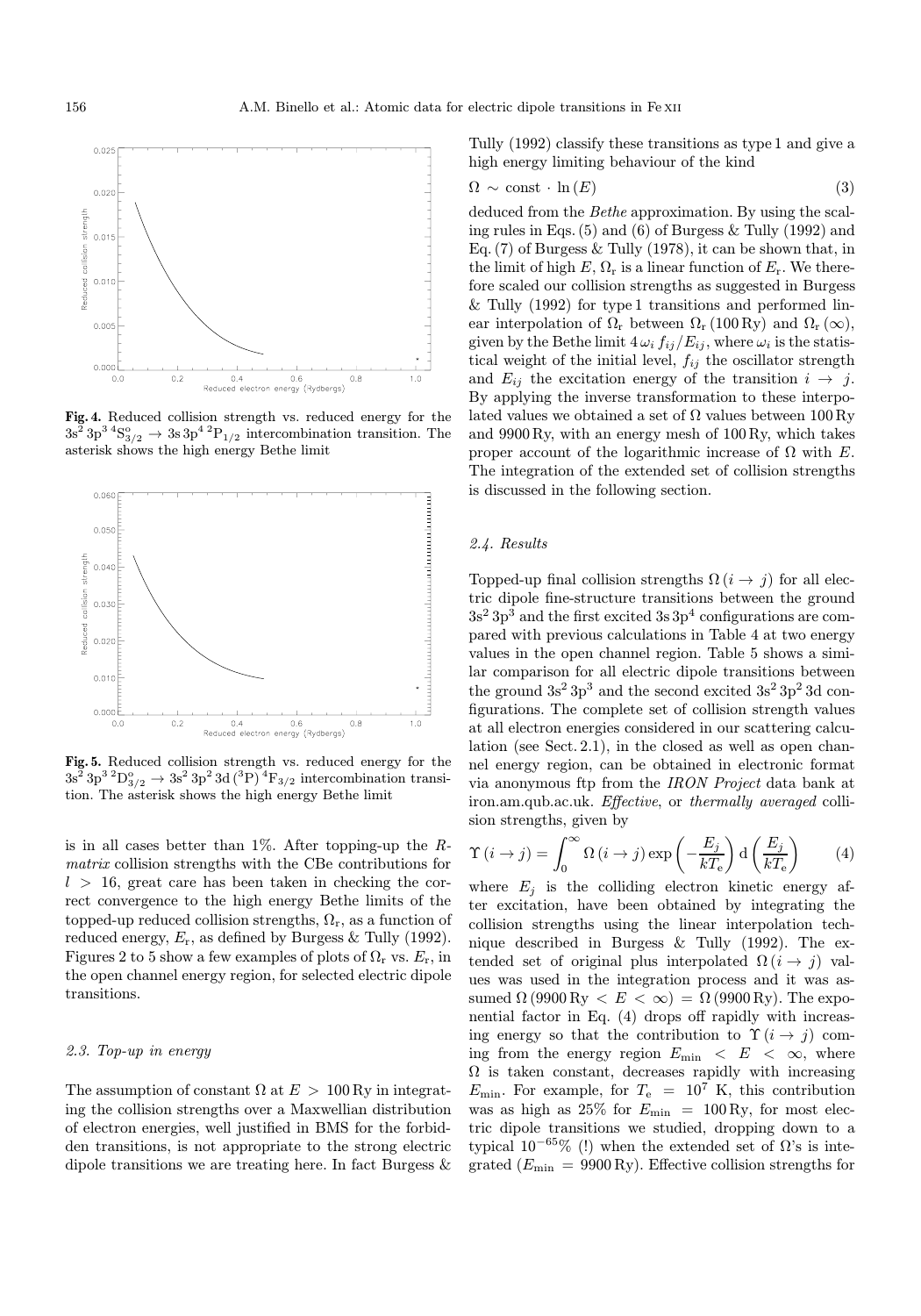Table 3. Partial R-matrix (Rm) and Coulomb-Bethe (CBe) collision strengths  $\Omega_l$  for  $l = 14, 15, 16$  at  $E = 100$  Ry

|                                                                           | $l=14$              |                           |                     |                           | $l=16$              |                           |  |
|---------------------------------------------------------------------------|---------------------|---------------------------|---------------------|---------------------------|---------------------|---------------------------|--|
| Transition                                                                |                     |                           |                     | $l=15$                    |                     |                           |  |
|                                                                           |                     |                           |                     |                           |                     |                           |  |
|                                                                           | $\Omega_l^{\rm Rm}$ | $\Omega_l^{\mathrm{CBe}}$ | $\Omega_l^{\rm Rm}$ | $\Omega_l^{\mathrm{CBe}}$ | $\Omega_l^{\rm Rm}$ | $\Omega_l^{\mathrm{CBe}}$ |  |
| $3s^23p^34S_{3/2}^o - 3s^23p^23d(3P)^4P_{5/2}$                            | 0.38716             | 0.39590                   | 0.36047             | 0.36560                   | 0.33675             | 0.33866                   |  |
| $3s^23p^34S^o_{3/2} - 3s^23p^23d(3P)^4P_{3/2}$                            | 0.25832             | 0.26422                   | 0.24053             | 0.24400                   | 0.22473             | 0.22602                   |  |
| $3s^2\,3p^3\,{}^2D^{\dot o}_{3/2}\,-\,3s^2\,3p^2\,3d\,(^1D)\,{}^2D_{3/2}$ | 0.17466             | 0.17877                   | 0.16261             | 0.16513                   | 0.15166             | 0.15301                   |  |
| $3s^2 3p^3 2D_{3/2}^o - 3s^2 3p^2 3d ({}^{3}P)^2F_{5/2}$                  | 0.39483             | 0.40446                   | 0.36736             | 0.37307                   | 0.34285             | 0.34516                   |  |
| $3s^2\,3p^3\,{}^2D^o_{5/2}$ – $3s\,3p^4\,{}^2D_{5/2}$                     | 0.06577             | 0.06681                   | 0.06168             | 0.06232                   | 0.05827             | 0.05836                   |  |
| $3s^2\,3p^3\,{}^2D^o_{5/2}$ – $3s\,3p^4\,{}^2P_{3/2}$                     | 0.07828             | 0.07945                   | 0.07330             | 0.07398                   | 0.06882             | 0.06913                   |  |
| $3s^2 3p^3 2D_{5/2}^o - 3s^2 3p^2 3d (3P) 2P_{3/2}$                       | 0.19621             | 0.19947                   | 0.18303             | 0.18475                   | 0.17080             | 0.17167                   |  |
| $3s^2 3p^3 2D_{5/2}^o - 3s^2 3p^2 3d (1D) 2D_{5/2}$                       | 0.20486             | 0.20813                   | 0.19060             | 0.19226                   | 0.17793             | 0.17815                   |  |
| $3s^23p^3{}^2D^o_{5/2} - 3s^23p^23d(^3P){}^2F_{7/2}$                      | 0.55998             | 0.57367                   | 0.52110             | 0.52914                   | 0.48617             | 0.48956                   |  |
| $3s^2 3p^3 2P_{1/2}^o - 3s^2 3p^2 3d (1D) 2S_{1/2}$                       | 0.10689             | 0.10982                   | 0.09960             | 0.10153                   | 0.09322             | 0.09416                   |  |
| $3s^23p^3{}^2P^o_{1/2} - 3s^23p^23d ({}^3P){}^2D_{3/2}$                   | 0.18992             | 0.19515                   | 0.17675             | 0.18010                   | 0.16508             | 0.16672                   |  |
| $3s^2 3p^3 2P_{3/2}^o - 3s^2 3p^2 3d (1D) 2P_{3/2}$                       | 0.16892             | 0.17266                   | 0.15741             | 0.15961                   | 0.14747             | 0.14802                   |  |
| $3s^2\,3p^3\,{}^2P^o_{3/2}\,-\,3s^2\,3p^2\,3d\,(^3P)\,{}^2D_{5/2}$        | 0.38133             | 0.38938                   | 0.35488             | 0.35935                   | 0.33116             | 0.33265                   |  |

all electric dipole  $3s^2 3p^3 \rightarrow 3s 3p^4$  fine-structure transitions are given in Tables 6 and 7 for two different temperature ranges. Similar data are presented in Tables 8 and 9 for all electric dipole  $3s^2 3p^3 \rightarrow 3s^2 3p^2 3d$  fine-structure transitions.

### 3. Comparison with previous calculations

# 3.1.  $3s^2 3p^3 - 3s 3p^4$  transitions

Previous calculations of collision strengths for the  $3s^2 3p^3 \rightarrow 3s 3p^4$  electric dipole transitions in Fe XII by F77 and TH88 are available for a detailed comparison with the present results.

F77 adopted a distorted wave approach coupled with a limited target model including 4 configurations  $(3s<sup>2</sup>3p<sup>3</sup>, 3s3p<sup>4</sup>, 3s<sup>2</sup>3p<sup>2</sup>3d and 3p<sup>5</sup>)$ , and computed collision strengths at only one value of energy (6.6 Ry). Due to the approximation used in the scattering process and to limitations in computational resources, resonance effects and the variation of  $\Omega$  with E could not be explored. In Table 4 we compare the two sets of data by choosing a cut-off of  $\pm 50\%$  of the present results. Values in F77 which do not agree within 50% with our collision strengths have been denoted with the superscript  $\alpha$ . Out of 35 transitions, 6 (17%) do not satisfy the  $\pm 50\%$  criterion and have not been included in the analysis. It should be noted that of these 6 transitions only 1 has  $\Omega > 0.1$  in our calculation. For the remaining 29 transitions we find an average difference of 15% from our results.

TH88 adopted a more comprehensive target representation, also including correlation orbitals, and used the more sophisticated R-matrix approach in their scattering calculation. Details of their computation have been extensively discussed in relation to ours in BMS. We compare the two sets of collision strengths in Table 4 at the lowest  $(6.6 \,\text{Ry})$  and highest  $(30 \,\text{Ry})$  energies for which they tabulate values. At 6.6 Ry 10 transitions (29%) do not satisfy the  $\pm 50\%$  criterion and we find an average difference of 18% from our data for the remaining values. It is important to note that all the  $\Omega$ 's excluded are  $\langle$  0.1 in our computation. At 30 Ry we find an average difference of 16% from our data, after exclusion of 9 transitions (26%), of which only 1 has  $\Omega > 0.1$  in our set. A comparison over the entire energy range tabulated by TH88 reveals that the two sets of  $\Omega$ 's have the same trend as a function of E.

We stress the point that all the collision strength values which show the most severe disagreement between the different sets of calculations, up to more than an order of magnitude in some cases, are "weak" transitions, i.e. transitions with  $\Omega \leq 0.1$ . For these transitions the strong mixing of levels and consequent cancellation effects in the matrix elements, which depend on the particular choice of the target model, are more likely to introduce big discrepancies in the collision strengths, as shown by the above analysis. This shows once more the importance of a proper choice of target representation in a scattering calculation, i.e. one in which full account is taken of interaction effects between configurations of a parity complex.

As is the case for the forbidden transitions within the  $3s<sup>2</sup> 3p<sup>3</sup>$  ground configuration (Tayal et al. 1987), a large discontinuity between the  $\Omega$  values at 4 Ry and at 6.6 Ry is evident in TH88 electric dipole collision strengths. As discussed in BMS, this is likely to be due to residual pseudoresonance effects in the open channel energy region and, because of this, it should not be surprising that our collision strengths at 6.6 Ry agree marginally better with F77, despite the more sophisticated approach adopted in the present work and by TH88.

The problems introduced by these non-physical pseudo-resonances in the open channel energy region and by the extra resonances below the highest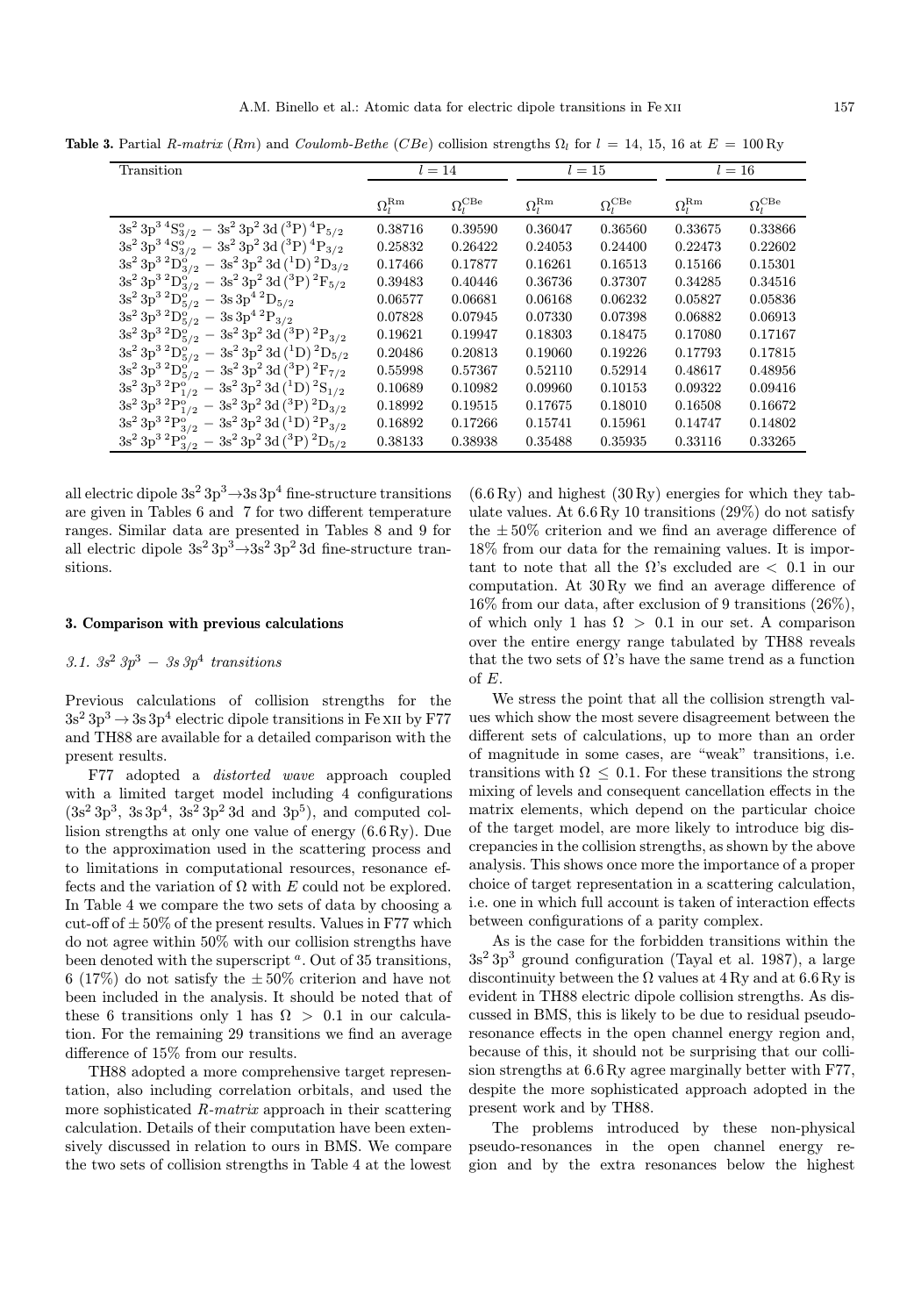**Table 4.** Collision strengths for all electric dipole fine-structure transitions between the ground  $3s^2 3p^3$  and the first excited  $3s3p<sup>4</sup>$  configurations in Fe XII.  $a$  see text

| Transition                                                |              |               | E(Ry)     |              |               |
|-----------------------------------------------------------|--------------|---------------|-----------|--------------|---------------|
| $(3s^2\,3p^3\rightarrow 3s\,3p^4)$                        |              | 6.6           |           |              | 30            |
|                                                           | present work | Tayal & Henry | Flower    | present work | Tayal & Henry |
|                                                           |              | (1988)        | (1977)    |              | (1988)        |
| ${}^{4}S_{3/2}^{o}$<br>$^4\mathrm{P}_{5/2}$               | 0.942        | 0.700         | 1.110     | 1.267        | 1.160         |
| $^{4}S_{3/2}^{o}$<br>$^4\mathrm{P}_{3/2}$                 | 0.610        | 0.490         | 0.760     | 0.822        | 0.780         |
| ${}^4S^{\circ}_3$<br>${}^{4}P_{1/2}$                      | 0.306        | 0.260         | 0.390     | 0.413        | 0.400         |
| ${}^{4}S^{o'}_{3/2}$<br>$^2\mathrm{D}_{3/2}$              | 0.004        | $0.007^a$     | 0.003     | 0.002        | $0.007^a$     |
| $^4\mathrm{S}_{3/2}^{\mathrm{o}}$<br>$^2\mathrm{D}_{5/2}$ | 0.002        | $0.030^a$     | $0.005^a$ | 0.003        | $0.041^a$     |
| ${}^{4}S^{o}_{3/2}$<br>$^2\mathrm{P}_{3/2}$               | 0.068        | $\,0.074\,$   | 0.066     | 0.028        | 0.028         |
| $^{4}S_{3/2}^{0'}$<br>$^2\mathrm{P}_{1/2}$                | 0.023        | 0.019         | 0.025     | 0.011        | 0.006         |
| ${}^{4}S_{3/2}^{o'}$<br>$\mathrm{S}_{1/2}$                | $\,0.012\,$  | $0.028^a$     | 0.013     | 0.008        | $0.016^a$     |
| $^{2}D^{o}_{3/2}$<br>$\mathrm{P}_{5/2}$                   | 0.034        | 0.035         | 0.036     | 0.024        | $\,0.013\,$   |
| $^2\mathrm{D}_{3/2}^{\mathrm{o}}$<br>$\mathrm{P}_{3/2}$   | 0.021        | 0.028         | 0.017     | 0.007        | $0.013^a$     |
| $^2\mathrm{D}^{\mathrm{o}}_{3/2}$<br>$P_{1/2}$            | 0.010        | 0.013         | 0.008     | 0.005        | 0.003         |
| $^2\mathrm{D}_{3/2}^{\mathrm{o}}$<br>$^2\mathrm{D}_{3/2}$ | 0.957        | 0.820         | 1.030     | 1.346        | 1.280         |
| $^2\mathrm{D}_{3/2}^{\mathrm{o}}$<br>$^2\mathrm{D}_{5/2}$ | 0.059        | 0.085         | 0.068     | 0.037        | 0.040         |
| $^2\mathrm{D}_{3/2}^{\mathrm{o}}$<br>${}^{2}P_{3/2}$      | 0.172        | 0.200         | 0.130     | 0.238        | 0.290         |
| $^2\mathrm{D}_{3/2}^{\mathrm{o}}$<br>$^2\mathrm{P}_{1/2}$ | 0.566        | 0.460         | 0.650     | 0.821        | 0.660         |
| $^2\mathrm{D}_{3/2}^{\mathrm{o}}$<br>${}^{2}S_{1/2}$      | 0.037        | $0.110^a$     | 0.030     | 0.047        | $0.150^a$     |
| $^2\mathrm{D}_{5/2}^{\mathrm{o}}$<br>$P_{5/2}$            | 0.063        | 0.072         | 0.055     | 0.046        | 0.042         |
| $^2\mathrm{D}_{5/2}^{\mathrm{o}}$<br>$P_{3/2}$            | 0.017        | 0.023         | 0.014     | 0.008        | 0.009         |
| $^2\mathrm{D}_{5/2}^{\mathrm{o}}$<br>${}^{2}D_{3/2}$      | 0.070        | 0.098         | 0.076     | 0.041        | 0.055         |
| $^{2}D^{o}_{5/2}$<br>$^{2}D_{5/2}$                        | 1.278        | 1.130         | 1.480     | 1.748        | 1.760         |
| $^{2}D_{\epsilon}^{\circ}$<br>$P_{3/2}$                   | 1.336        | 1.270         | 1.370     | 1.911        | 1.830         |
| $^{2}P_{1}^{o}$<br>$\mathrm{P}_{3/2}$                     | 0.014        | $0.025^a$     | 0.013     | 0.005        | 0.007         |
| ${}^{2}P_{1}^{o}$<br>${}^{4}P_{1/2}$                      | $\,0.015\,$  | 0.014         | 0.014     | 0.010        | $0.004^a$     |
| $^{2}P_{1}^{c}$<br>$^{2}D_{3/2}$                          | 0.129        | 0.130         | 0.069     | 0.171        | 0.200         |
| $^{2}P_{2}^{o}$<br>$P_{3/2}$<br>1/2                       | 0.094        | 0.100         | $0.043^a$ | 0.122        | 0.130         |
| $^{2}P_{1}^{o}$<br>$P_{1/2}$<br>1/2                       | 0.388        | 0.410         | 0.330     | 0.554        | 0.620         |
| $^{2}P_{1}^{o}$<br>$\mathrm{S}_{1/2}$<br>1/2              | 0.080        | $0.030^a$     | $0.150^a$ | 0.116        | $0.035^a$     |
| $^{2}P_{8}^{o}$<br>$\mathrm{P}_{5/2}$<br>3/2              | 0.026        | $0.090^a$     | 0.026     | 0.013        | $0.079^a$     |
| $^{2}P_{2}^{o}$<br>${}^{4}P_{3/2}$                        | 0.032        | $0.050^a$     | 0.034     | 0.022        | 0.032         |
| $^{2}P_{8}^{9}$<br>$P_{1/2}$                              | 0.013        | $0.020^a$     | 0.012     | 0.005        | 0.005         |
| $^{2}P_{8}^{0}$<br>$^2\mathrm{D}_{3/2}$                   | 0.040        | 0.054         | $0.081^a$ | 0.026        | 0.021         |
| $^{2}P_{8}^{0}$<br>$^2\mathrm{D}_{5/2}$                   | 0.403        | 0.340         | 0.260     | 0.538        | 0.540         |
| $^{2}P^{c}$<br>$^2\mathrm{P}_{3/2}$<br>3/2                | 0.177        | 0.210         | $0.058^a$ | 0.237        | 0.280         |
| $^2\mathrm{P}^\mathrm{o}_{3/2}$<br>$^2\mathrm{P}_{1/2}$   | 0.010        | $0.038^a$     | $0.025^a$ | 0.003        | $0.035^a$     |
| $^{2}P^{\rm o}_{3/2}$<br>$^{2}S_{1/2}$                    | 0.763        | 0.740         | 0.840     | 1.067        | 1.110         |

excitation threshold, brought in by orbitals of correlation type, show up even more drastically in the effective collision strengths. A comparison between our results , tabulated in Table 6, and TH88 can be made in the  $T_e$  range  $410^5$  K  $-310^6$  K. The two sets of effective collision strengths have the same trend as a function of  $T_e$ , with the noticeable exception of the 6 transitions marked by the superscript  $\frac{b}{b}$  in Table 6. For these transitions our  $\Upsilon$ 's increase with  $T_e$ , whereas  $\Upsilon$ 's in TH88 fall off with  $T_e$ , which is surprising considering that these are all optically allowed transitions and, most importantly, that for both sets of calculations the corresponding  $\Omega$ 's increase with E above 6.6 Ry. The large drop in  $\Omega$  between 4 Ry and 6.6 Ry, mentioned above, almost

certainly accounts for this unusual behaviour resulting from the integration of the collision strengths over a Maxwellian function. Further support for this hypothesis is offered by the  $3s^2 3p^3 2P_{3/2}^o \rightarrow 3s 3p^4 2S_{1/2}$  transition  $(c$  in Table 6), which in TH88 shows a drop of almost a factor of 2 in the collision strength between 4 Ry and 6.6 Ry (their Table 2). This is clearly reflected in the drop of the effective collision strength at the lowest three temperatures tabulated in their Table 3. Starting from  $T_e = 10^6$  K onwards the expected increase of  $\Upsilon$  with  $T_e$  is otherwise correctly reproduced. If we make a numerical comparison of the two sets of data, we find that  $69\%$  (at  $410^5$ K) and  $40\%$  (at  $310^6$ K) of transitions differ by more than  $50\%$ , as shown by a superscript  $^a$  in Table 6. We also note that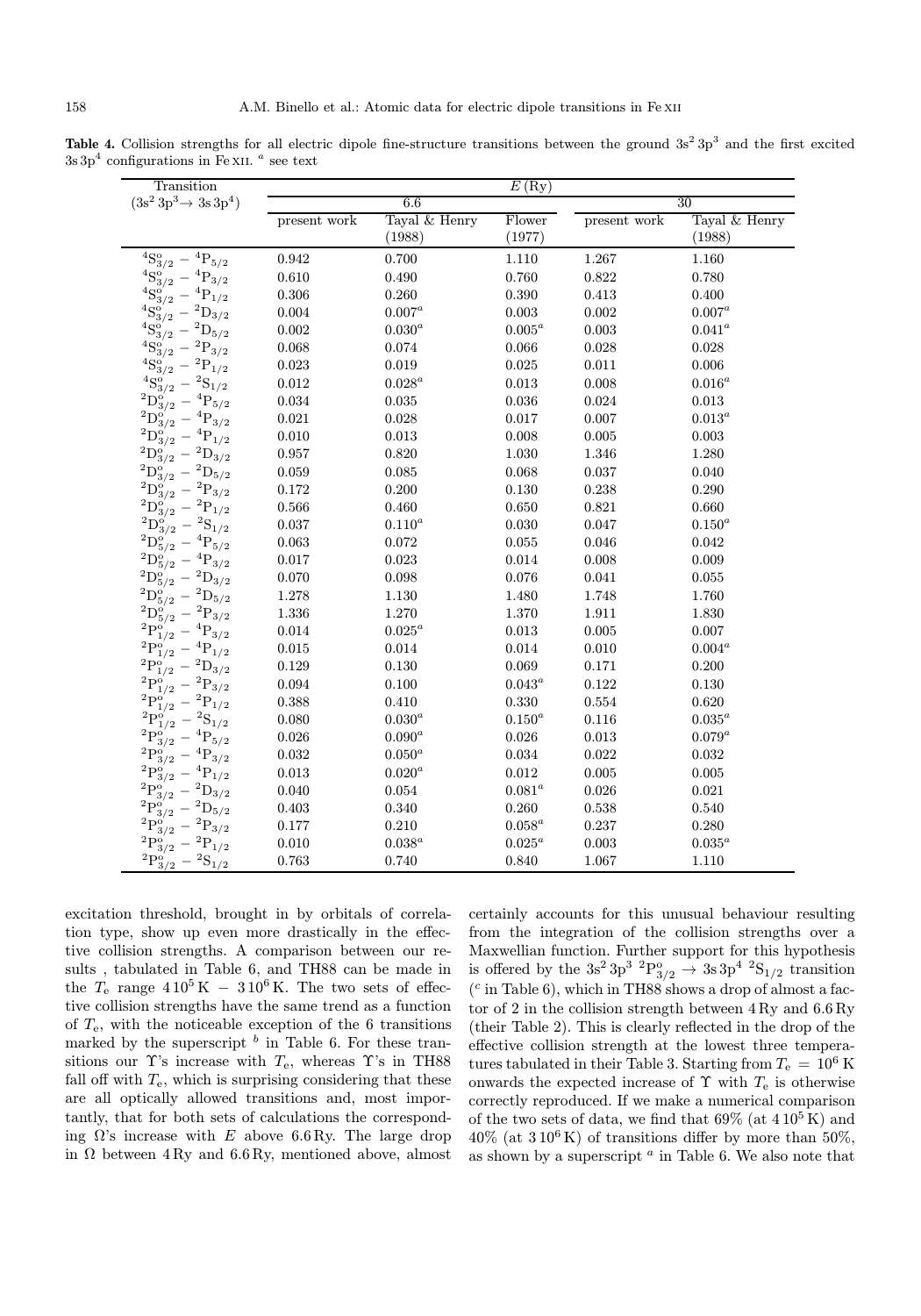Table 5. Collision strengths for all electric dipole fine-structure transitions between the ground  $3s^2 3p^3$  and the second excited  $3s^2 3p^2 3d$  configurations in Fe XII.  $^a$  and  $^b$  see text

| Transition                                                                                                           |                    | $E = 6.6$ (Ry)  | Transition                                        |              | $E = 6.6$ (Ry)  |
|----------------------------------------------------------------------------------------------------------------------|--------------------|-----------------|---------------------------------------------------|--------------|-----------------|
| $(3s^2 3p^3 \rightarrow 3s^2 3p^2 3d)$                                                                               | present work       | Flower $(1977)$ | $(3s^2\,3p^3 \rightarrow 3s^2\,3p^2\,3d)$         | present work | Flower $(1977)$ |
| ${}^{4}S_{3/2}^{o} - ({}^{3}P) \, {}^{4}F_{3/2}$                                                                     | 0.035              | $\,0.033\,$     | $^{2}D_{5/2}^{o} - {^{1}D})^{2}F_{7/2}$           | 0.061        | 0.057           |
| ${}^{4}\text{S}_{3/2}^{\text{o}'} - ({}^{3}\text{P})\, {}^{4}\text{F}_{5/2}$                                         | 0.050              | 0.047           | $^{2}D^{o}_{5/2}-(^{1}D)^{2}G_{7/2}$              | $\,0.074\,$  | 0.069           |
| ${}^{4}\text{S}_{3/2}^{\text{o}} - ({}^{1}\text{D})$ ${}^{2}\text{F}_{5/2}$                                          | 0.038              | 0.025           | $^{2}D_{5/2}^{o} - {^{3}P})^{2}P_{3/2}$           | $2.775\,$    | 3.450           |
| ${}^{4}S^{o}_{3/2} - ({}^{3}P) \, {}^{4}D_{1/2}$                                                                     | $0.007\,$          | 0.006           | $^{2}D_{5/2}^{o} - {^{3}P}) \,^{4}P_{5/2}$        | 0.113        | 0.110           |
| $^{4}S^{o'}_{3/2}-(^{3}P)^{4}D_{3/2}$                                                                                | $\,0.025\,$        | $\,0.023\,$     | $^{2}D_{5/2}^{9} - {^{3}P_{1}}^{4}P_{3/2}$        | 0.036        | 0.037           |
| $^{4}S^{o}_{3/2}-(^{3}P)\,^{4}D_{5/2}$                                                                               | $\,0.026\,$        | $\,0.037\,$     | $^{2}D_{5/2}^{o'} - {^{1}S})^{2}D_{3/2}$          | $\rm 0.281$  | $0.490^a$       |
| ${}^{4}\text{S}_{3/2}^{\text{o}'} - ({}^{3}\text{P})$ ${}^{2}\text{P}_{3/2}$                                         | $0.017\,$          | $0.100^a$       | ${}^{2}D_{5/2}^{9} - ({}^{1}S) {}^{2}D_{5/2}$     | 1.840        | 1.460           |
| ${}^{4}\text{S}_{3/2}^{\text{o}'} - ({}^{3}\text{P})$ ${}^{4}\text{P}_{5/2}$                                         | $5.089\,$          | 6.600           | $^{2}D_{5/2}^{0} - {^{1}D})^{2}D_{3/2}$           | 0.416        | 0.400           |
| $^{4}\mathrm{S}_{3/2}^{\mathrm{o}^{\prime}}-\left( ^{3}\mathrm{P}\right) ^{2}\mathrm{P}_{1/2}^{\mathrm{o}^{\prime}}$ | $\,0.056\,$        | $0.790^a$       | $^{2}D_{5/2}^{9} - {^{1}D})^{2}D_{5/2}$           | $2.673\,$    | $4.450^a$       |
| $^{4}\mathrm{S}_{3/2}^{\mathrm{o}'}-\left( ^{3}\mathrm{P}\right) {}^{4}\mathrm{P}_{3/2}$                             | $3.397\,$          | $3.950\,$       | $^{2}D_{5/2}^{o} - {^{3}P})^{2}F_{5/2}$           | $\,0.324\,$  | $0.064^b$       |
| ${}^{4}\text{S}_{3/2}^{\text{o}'} - ({}^{3}\text{P})\, {}^{4}\text{P}_{1/2}$                                         | 1.698              | 1.510           | $^{2}D^{o'}_{5/2}-(^{1}D)^{2}P_{3/2}$             | 0.049        | $0.280^a$       |
| ${}^{4}S^{o'}_{3/2} - ({}^{1}S) {}^{2}D_{3/2}$                                                                       | 0.118              | $0.540^a$       | $^{2}D^{o'}_{5/2}-(^{3}P)\,^{2}F_{7/2}$           | 7.027        | $9.130\,$       |
| ${}^{4}\text{S}_{3/2}^{\text{o}'} - ({}^{1}\text{S})$ ${}^{2}\text{D}_{5/2}$                                         | $\rm 0.122$        | $0.150\,$       | $^{2}D^{o'}_{5/2} - {^{3}P})^{2}D_{5/2}$          | 0.217        | $0.740^{b}$     |
| ${}^{4}S_{3/2}^{o'} - ({}^{1}D) {}^{2}D_{3/2}$                                                                       | 0.001              | 0.001           | $^{2}D^{o'}_{5/2}-(^{3}P)\,^{2}D_{3/2}$           | 0.023        | 0.021           |
| ${}^{4}\text{S}_{3/2}^{\text{o}}-\left({}^{1}\text{D}\right){}^{2}\text{D}_{5/2}$                                    | $\,0.005\,$        | $0.009^a$       | $^{2}P^{o}_{1/2}-(^{3}P)^{4}F_{3/2}$              | 0.009        | 0.007           |
| ${}^{4}S_{3/2}^{o} - ({}^{1}D) {}^{2}P_{1/2}$                                                                        | 0.001              | $0.005^{b}$     | ${}^{2}P^{o'}_{1/2} - ({}^{3}P) \, {}^{4}D_{1/2}$ | 0.011        | 0.008           |
| $^{4}S_{3/2}^{o} - {^{(3}P)}^2F_{5/2}$                                                                               | $\,0.033\,$        | $0.026^b$       | $^{2}P_{1/2}^{o'} - {^{3}P})^{4}D_{3/2}$          | 0.014        | $\,0.012\,$     |
| ${}^{4}\text{S}_{3/2}^{\text{o}}-\left({}^{1}\text{D}\right){}^{2}\text{P}_{3/2}$                                    | $0.007\,$          | $0.008\,$       | $^{2}P_{1/2}^{o'} - {^{3}P})^{2}P_{3/2}$          | 0.120        | $0.050^a$       |
| ${}^{4}S_{3/2}^{o} - ({}^{1}D) {}^{2}S_{1/2}$                                                                        | $\,0.005\,$        | $0.0009^b$      | $^{2}P_{1/2}^{o'} - {^{3}P})^{2}P_{1/2}$          | 0.299        | $0.052^a$       |
| ${}^{4}\text{S}_{3/2}^{\text{o}}-\left({}^{3}\text{P}\right){}^{2}\text{D}_{5/2}$                                    | $\,0.022\,$        | $0.033^{b}$     | $^{2}P_{1/2}^{o} - {^{3}P_{1}}^{4}P_{3/2}$        | 0.004        | $0.009^a$       |
| ${}^{4}S_{3/2}^{o} - ({}^{3}P) {}^{2}D_{3/2}$                                                                        | 0.008              | $0.008\,$       | $^{2}P_{1/2}^{0} - {^{3}P_{1/2}}$                 | $\,0.012\,$  | $0.031^a$       |
| $^{2}D_{3/2}^{o} - {^{3}P})$ $^{4}F_{3/2}$                                                                           | $\,0.051\,$        | 0.046           | ${}^{2}P^{o'}_{1/2} - ({}^{1}S) {}^{2}D_{3/2}$    | 0.014        | $0.014\,$       |
| $^{2}D_{3/2}^{o} - {^{3}P})$ $^{4}F_{5/2}$                                                                           | 0.048              | 0.043           | ${}^{2}P^{o}_{1/2} - ({}^{1}D) {}^{2}D_{3/2}$     | $\rm 0.313$  | $0.127^a$       |
| $^{2}D_{3/2}^{o} - {^{1}D})^{2}F_{5/2}$                                                                              | $\,0.022\,$        | $0.038^a$       | ${}^{2}P^{o}_{1/2} - ({}^{1}D) {}^{2}P_{1/2}$     | $0.005\,$    | $1.630^{b}$     |
| $^{2}D_{3/2}^{o'} - {^{3}P})^{4}D_{1/2}$                                                                             | $\,0.025\,$        | $\,0.023\,$     | ${}^{2}P^{o}_{1/2} - ({}^{1}D) {}^{2}P_{3/2}$     | 0.762        | 0.850           |
| ${}^{2}D_{3/2}^{o} - ({}^{3}P) \, {}^{4}D_{3/2}$                                                                     | $\,0.015\,$        | $\,0.013\,$     | ${}^{2}P^{o}_{1/2} - ({}^{1}D) {}^{2}S_{1/2}$     | 1.392        | $0.310^{b}$     |
| $^{2}D_{3/2}^{o} - {^{3}P})^{4}D_{5/2}$                                                                              | $\,0.038\,$        | 0.020           | $^{2}P^{o'}_{1/2}-(^{3}P)^{2}D_{3/2}$             | $2.379\,$    | 3.240           |
| $^{2}D_{3/2}^{o} - {^{3}P})^{2}P_{3/2}$                                                                              | $1.077\,$          | 1.070           | ${}^{2}P^{o'}_{3/2} - ({}^{3}P) \, {}^{4}F_{3/2}$ | 0.003        | 0.003           |
| $^{2}D^{o}_{3/2}-(^{3}P)^{4}P_{5/2}$                                                                                 | $\,0.044\,$        | $0.056\,$       | $^{2}P^{o}_{3/2}-(^{3}P)^{4}F_{5/2}$              | 0.007        | 0.006           |
| $^{2}D_{3/2}^{o} - {^{3}P})^{2}P_{1/2}$                                                                              | $1.182\,$          | 1.190           | $^{2}P_{3/2}^{o'} - {^{1}D})^{2}F_{5/2}$          | 0.033        | $0.005^a$       |
| $^{2}D_{3/2}^{o'} - {^{3}P})^{4}P_{3/2}$                                                                             | 0.018              | $0.140^a$       | ${}^{2}P_{3/2}^{o'} - ({}^{3}P) \, {}^{4}D_{1/2}$ | 0.015        | $\,0.012\,$     |
| $^{2}D_{3/2}^{o} - {^{3}P})$ $^{4}P_{1/2}$                                                                           | $\,0.065\,$        | $0.490^a$       | $^{2}P_{3/2}^{9} - {^{3}P})^{4}D_{3/2}$           | 0.018        | 0.014           |
| $^{2}D_{3/2}^{9} - {^{1}S})^{2}D_{3/2}$                                                                              | $\,0.396\,$        | $0.230\,$       | $^{2}P_{3/2}^{o'} - {^{3}P})^{4}D_{5/2}^{o'}$     | 0.007        | $0.029^a$       |
| ${}^{2}D^{o}_{3/2} - ({}^{1}S) \, {}^{2}D_{5/2}$                                                                     | $0.057\,$          | 0.079           | $^{2}P_{3/2}^{9} - {^{3}P_{})^{2}P_{3/2}}$        | 0.369        | $0.064^a$       |
| ${}^{2}D_{3/2}^{o'} - ({}^{1}D) {}^{2}D_{3/2}$                                                                       | $\phantom{-}2.284$ | $3.510^a$       | $^{2}P_{3/2}^{9} - {^{3}P_{9}}_{/2}^{4}P_{5/2}$   | $0.011\,$    | $0.017^a$       |
| $^{2}D_{3/2}^{o'} - {^{1}D})^{2}D_{5/2}$                                                                             | $0.137\,$          | $0.350^a$       | $^{2}P^{o}_{3/2}-(^{3}P)^{2}P_{1/2}$              | 0.556        | $0.270^a$       |
| $^{2}D_{3/2}^{o} - {^{1}D})^{2}P_{1/2}$                                                                              | 0.161              | $0.024^{b}$     | $^{2}P_{3/2}^{o'} - {^{3}P})^{4}P_{3/2}$          | $0.017\,$    | 0.023           |
| $^{2}D^{o}_{3/2}-(^{3}P)^{2}F_{5/2}$                                                                                 | 4.948              | $0.029^b$       | $^{2}P^{o}_{3/2}-(^{3}P)^{4}P_{1/2}$              | 0.015        | $0.190^a$       |
| $^{2}D_{3/2}^{o} - {^{1}D})^{2}P_{3/2}$                                                                              | $0.066\,$          | $0.100^a$       | ${}^{2}P_{3/2}^{9} - ({}^{1}S) {}^{2}D_{3/2}$     | $\,0.056\,$  | 0.049           |
| ${}^{2}D^{o}_{3/2} - ({}^{1}D) {}^{2}S_{1/2}$                                                                        | 0.048              | $0.130^{b}$     | ${}^{2}P^{o}_{3/2} - ({}^{1}S) {}^{2}D_{5/2}$     | 0.235        | $0.100^a$       |
| $^{2}D_{3/2}^{o} - {^{3}P})^{2}D_{5/2}$                                                                              | 0.016              | $6.170^{b}$     | ${}^{2}P^{o}_{3/2} - ({}^{1}D) {}^{2}D_{3/2}$     | 0.026        | $0.030\,$       |
| $^{2}D_{3/2}^{o^{'}} - {^{(3}P)}^{2}D_{3/2}^{o^{'}}$                                                                 | 0.017              | $0.047^a$       | ${}^{2}P_{3/2}^{o'} - ({}^{1}D) {}^{2}D_{5/2}$    | 0.406        | 0.380           |
| $^{2}D_{5/2}^{9} - {^{3}P})$ $^{4}F_{3/2}$                                                                           | 0.004              | $\,0.003\,$     | ${}^{2}P^{o}_{3/2} - ({}^{1}D) {}^{2}P_{1/2}$     | $1.302\,$    | $0.440^{b}$     |
| $^{2}D_{5/2}^{o} - {^{3}P})$ $^{4}F_{5/2}$                                                                           | 0.021              | $\,0.022\,$     | $^{2}P^{o}_{3/2}-(^{3}P)\,^{2}F_{5/2}$            | $\,0.024\,$  | $6.280^{b}$     |
| $^{2}D^{o}_{5/2}-(^{3}P)^{4}F_{7/2}$                                                                                 | $\,0.045\,$        | $\,0.045\,$     | $^{2}P_{3/2}^{o'} - {^{1}D})^{2}P_{3/2}$          | 2.212        | 2.760           |
| $^{2}D_{5/2}^{o} - {^{1}D})^{2}F_{5/2}$                                                                              | 0.044              | 0.061           | ${}^{2}P^{o'}_{3/2} - ({}^{1}D) {}^{2}S_{1/2}$    | 0.012        | $1.660^{b}$     |
| $^{2}D_{5/2}^{9} - {^{3}P})^{4}D_{7/2}$                                                                              | 0.081              | $\,0.072\,$     | $^{2}P^{o'}_{3/2}-(^{3}P)^{2}D_{5/2}$             | 4.801        | $0.031^{b}$     |
| $^{2}D_{5/2}^{9} - {^{3}P})$ $^{4}D_{3/2}$                                                                           | $\,0.043\,$        | $\,0.038\,$     | ${}^{2}P^{o'}_{3/2} - ({}^{3}P){}^{2}D_{3/2}$     | 0.772        | $0.720\,$       |
| $^{2}D_{5/2}^{9'} - {^{3}P})^{4}D_{5/2}$                                                                             | 0.065              | 0.041           |                                                   |              |                 |
|                                                                                                                      |                    |                 |                                                   |              |                 |

for all such transitions  $\Upsilon$ (present work) <  $\Upsilon$ (TH88). This, along with the fact that significantly more transitions have been rejected at the lower  $T_{e}$ , where resonance effects are more likely to contribute in the integration, forces us to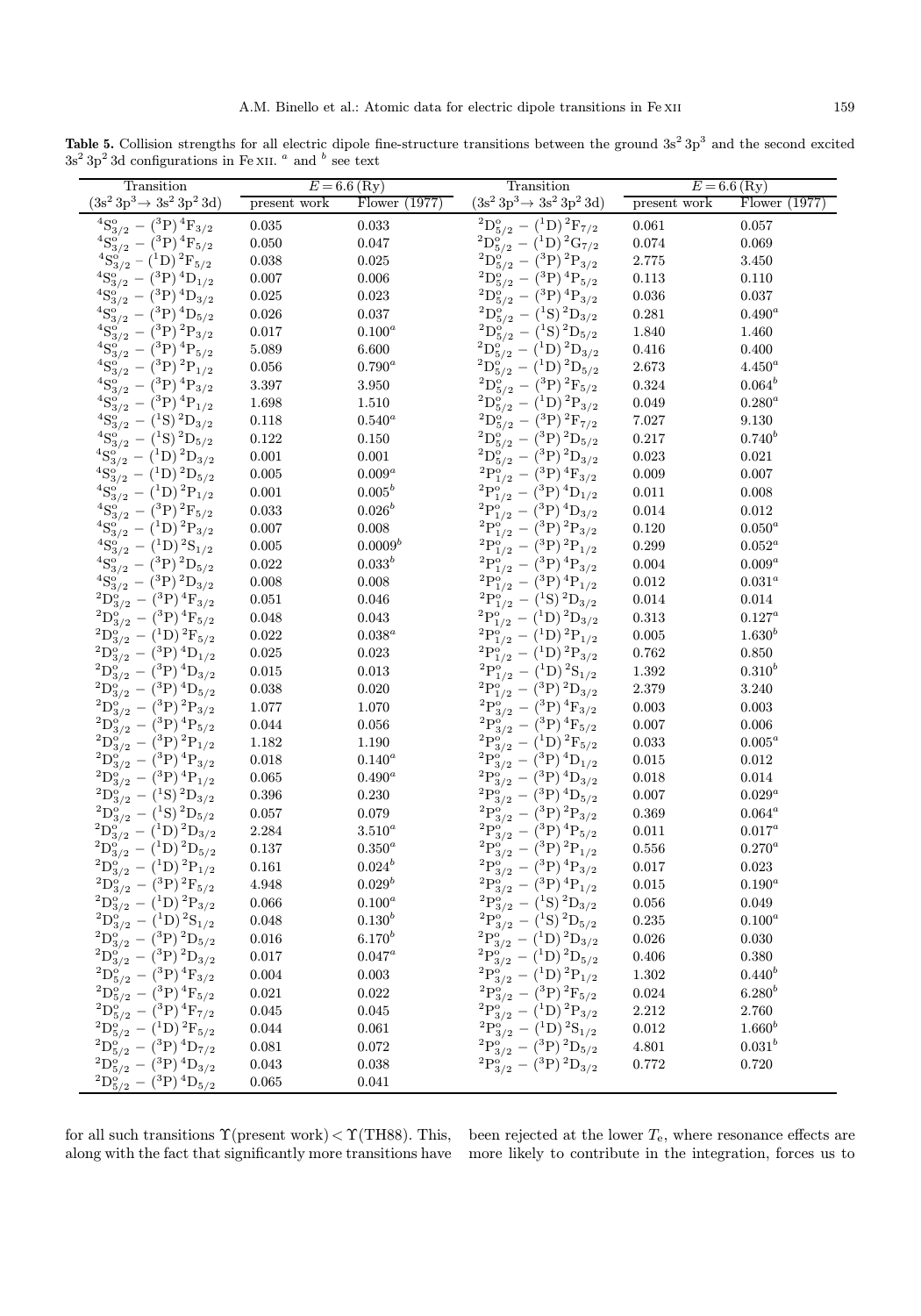Table 6. Effective collision strengths for all electric dipole fine-structure transitions between the ground  $3s^2 3p^3$  and the first excited 3s 3p<sup>4</sup> configurations in Fe xII. Temperatures in the range  $4\,10^5$  K  $-$  3  $10^6$  K. <sup>a</sup>, <sup>b</sup> and <sup>c</sup> see text

| Transition                                |                                 |        |        |              |        | $T_{\rm e}$ (10 <sup>5</sup> K) |        |        |        |        |              |
|-------------------------------------------|---------------------------------|--------|--------|--------------|--------|---------------------------------|--------|--------|--------|--------|--------------|
| $(3s^2\,3p^3 \rightarrow 3s\,3p^4)$       | $\overline{4}$                  | $\,6$  | $8\,$  | 10           | 12     | 14                              | 16     | 18     | 20     | 25     | 30           |
| $^{4}S_{3/2}^{o}$<br>$-{}^{4}P_{5/2}$     | 0.8614                          | 0.8920 | 0.9203 | 0.9457       | 0.9688 | 0.9898                          | 1.0090 | 1.0270 | 1.0440 | 1.0820 | 1.1150       |
| ${}^{4}S_{3/2}^{o} - {}^{4}P_{3/2}$       | 0.5652                          | 0.5835 | 0.6009 | 0.6167       | 0.6312 | 0.6445                          | 0.6568 | 0.6683 | 0.6790 | 0.7034 | 0.7248       |
| ${}^{4}S_{3/2}^{o} - {}^{4}P_{1/2}$       | 0.2837                          | 0.2930 | 0.3018 | 0.3098       | 0.3171 | 0.3238                          | 0.3299 | 0.3357 | 0.3411 | 0.3533 | 0.3640       |
| ${}^{4}S_{3/2}^{o} - {}^{2}D_{3/2}$       | $0.0049^a$                      | 0.0045 | 0.0042 | 0.0040       | 0.0038 | 0.0037                          | 0.0036 | 0.0034 | 0.0033 | 0.0031 | $0.0030^a$   |
| ${}^{4}S_{3/2}^{o} - {}^{2}D_{5/2}$       | $0.0045^a$                      | 0.0039 | 0.0036 | 0.0034       | 0.0033 | 0.0032                          | 0.0031 | 0.0031 | 0.0031 | 0.0030 | $0.0030^a$   |
| ${}^{4}S_{3/2}^{o} - {}^{2}P_{3/2}$       | 0.0771                          | 0.0716 | 0.0675 | 0.0641       | 0.0612 | 0.0587                          | 0.0565 | 0.0545 | 0.0527 | 0.0488 | 0.0456       |
| ${}^{4}S_{3/2}^{o} - {}^{2}P_{1/2}$       | $\,0.0264\,$                    | 0.0244 | 0.0230 | 0.0219       | 0.0209 | 0.0201                          | 0.0194 | 0.0188 | 0.0182 | 0.0170 | 0.0161       |
| ${}^{4}S_{3/2}^{o} - {}^{2}S_{1/2}$       | $0.0124^a$                      | 0.0120 | 0.0116 | 0.0113       | 0.0111 | 0.0109                          | 0.0107 | 0.0106 | 0.0104 | 0.0101 | $0.0099^a$   |
| ${}^{2}D^{o}_{3/2}$ - ${}^{4}P_{5/2}$     | $0.0457^{\scriptscriptstyle a}$ | 0.0418 | 0.0394 | 0.0376       | 0.0362 | 0.0351                          | 0.0342 | 0.0334 | 0.0327 | 0.0313 | 0.0302       |
| ${}^{2}D_{3/2}^{o}$ - ${}^{4}P_{3/2}$     | $0.0331^a$                      | 0.0289 | 0.0262 | 0.0242       | 0.0226 | 0.0213                          | 0.0202 | 0.0192 | 0.0183 | 0.0166 | $0.0152^a$   |
| ${}^{2}D_{3/2}^{o} - {}^{4}P_{1/2}$       | $0.0163^a$                      | 0.0142 | 0.0129 | 0.0120       | 0.0112 | 0.0106                          | 0.0101 | 0.0097 | 0.0093 | 0.0085 | 0.0080       |
| ${}^{2}D_{3/2}^{o}$ - ${}^{2}D_{3/2}$     | 0.8267                          | 0.8769 | 0.9183 | 0.9535       | 0.9841 | 1.0110                          | 1.0360 | 1.0590 | 1.0790 | 1.1260 | 1.1660       |
| ${}^{2}D_{3/2}^{o}$ - ${}^{2}D_{5/2}$     | $0.0844^a$                      | 0.0758 | 0.0703 | 0.0664       | 0.0633 | 0.0609                          | 0.0589 | 0.0571 | 0.0556 | 0.0525 | $0.0502^a$   |
| ${}^{2}D_{3/2}^{o} - {}^{2}P_{3/2}^{b}$   | $0.1869^a$                      | 0.1856 | 0.1869 | 0.1892       | 0.1918 | 0.1946                          | 0.1973 | 0.2000 | 0.2026 | 0.2088 | 0.2145       |
| ${}^{2}D_{3/2}^{o} - {}^{2}P_{1/2}$       | 0.5174                          | 0.5445 | 0.5672 | 0.5869       | 0.6045 | 0.6204                          | 0.6349 | 0.6484 | 0.6610 | 0.6893 | 0.7141       |
| ${}^{2}D_{3/2}^{o} - {}^{2}S_{1/2}$       | $0.0463^a$                      | 0.0441 | 0.0432 | 0.0429       | 0.0428 | 0.0429                          | 0.0430 | 0.0432 | 0.0435 | 0.0441 | $0.0448^a$   |
| ${}^{2}D_{5/2}^{o}$ - ${}^{4}P_{5/2}$     | $0.0824^a$                      | 0.0757 | 0.0715 | 0.0685       | 0.0662 | 0.0643                          | 0.0628 | 0.0615 | 0.0603 | 0.0580 | 0.0563       |
| ${}^{2}D_{5/2}^{o} - {}^{4}P_{3/2}$       | $0.0305^{a}$                    | 0.0262 | 0.0235 | 0.0217       | 0.0203 | 0.0191                          | 0.0182 | 0.0174 | 0.0167 | 0.0154 | 0.0143       |
| ${}^{2}D_{5/2}^{o}$ - ${}^{2}D_{3/2}$     | $0.1041^a$                      | 0.0922 | 0.0848 | 0.0796       | 0.0756 | 0.0724                          | 0.0697 | 0.0674 | 0.0655 | 0.0615 | $0.0584^a$   |
| ${}^{2}D_{5/2}^{o}$ - ${}^{2}D_{5/2}$     | 1.1570                          | 1.2060 | 1.2500 | 1.2890       | 1.3230 | 1.3540                          | 1.3830 | 1.4090 | 1.4330 | 1.4880 | 1.5360       |
| ${}^{2}D_{5/2}^{o} - {}^{2}P_{3/2}$       | 1.2540                          | 1.3060 | 1.3530 | 1.3950       | 1.4320 | 1.4670                          | 1.4990 | 1.5280 | 1.5560 | 1.6190 | 1.6740       |
| ${}^{2}P^{o}_{1/2} - {}^{4}P_{3/2}$       | $0.0213^a$                      | 0.0188 | 0.0171 | 0.0159       | 0.0149 | 0.0141                          | 0.0133 | 0.0127 | 0.0122 | 0.0110 | $0.0101^a$   |
| ${}^{2}P^{o}_{1/2} - {}^{4}P_{1/2}$       | $0.0170^a$                      | 0.0163 | 0.0157 | $\,0.0152\,$ | 0.0148 | 0.0145                          | 0.0142 | 0.0139 | 0.0136 | 0.0131 | 0.0127       |
| ${}^{2}P^{o}_{1/2} - {}^{2}D_{3/2}{}^{b}$ | $0.1308^{a}$                    | 0.1312 | 0.1330 | 0.1352       | 0.1375 | 0.1396                          | 0.1417 | 0.1437 | 0.1456 | 0.1499 | 0.1538       |
| ${}^{2}P^{o}_{1/2} - {}^{2}P_{3/2}{}^{b}$ | $0.0932^a$                      | 0.0945 | 0.0962 | 0.0978       | 0.0994 | 0.1010                          | 0.1024 | 0.1038 | 0.1051 | 0.1081 | 0.1108       |
| ${}^{2}P^{o}_{1/2} - {}^{2}P_{1/2}$       | $0.3362^a$                      | 0.3600 | 0.3782 | ${0.3932}$   | 0.4061 | 0.4175                          | 0.4277 | 0.4371 | 0.4457 | 0.4648 | 0.4812       |
| ${}^{2}P^{o}_{1/2} - {}^{2}S_{1/2}{}^{b}$ | 0.0742                          | 0.0779 | 0.0810 | 0.0837       | 0.0861 | 0.0883                          | 0.0903 | 0.0922 | 0.0940 | 0.0979 | $0.1014^a$   |
| ${}^{2}P^{o}_{3/2} - {}^{4}P_{5/2}$       | $0.0480^a$                      | 0.0413 | 0.0371 | 0.0342       | 0.0320 | 0.0302                          | 0.0288 | 0.0275 | 0.0265 | 0.0243 | $0.0227^a$   |
| ${}^{2}P^{o}_{3/2} - {}^{4}P_{3/2}$       | $0.0440^a$                      | 0.0400 | 0.0375 | 0.0356       | 0.0342 | 0.0331                          | 0.0322 | 0.0314 | 0.0306 | 0.0292 | $0.0281^{a}$ |
| ${}^{2}P^{o}_{3/2} - {}^{4}P_{1/2}$       | $0.0222^a$                      | 0.0192 | 0.0174 | 0.0160       | 0.0150 | 0.0141                          | 0.0134 | 0.0128 | 0.0122 | 0.0111 | $0.0103^{a}$ |
| ${}^{2}P^{o}_{3/2} - {}^{2}D_{3/2}$       | $0.0719^a$                      | 0.0617 | 0.0557 | 0.0516       | 0.0487 | 0.0463                          | 0.0445 | 0.0429 | 0.0416 | 0.0391 | $0.0372^a$   |
| ${}^{2}P^{o}_{3/2} - {}^{2}D_{5/2}{}^{b}$ | $0.3843^a$                      | 0.3927 | 0.4026 | 0.4122       | 0.4211 | 0.4293                          | 0.4370 | 0.4441 | 0.4507 | 0.4657 | 0.4789       |
| ${}^{2}P^{o}_{3/2} - {}^{2}P_{3/2}{}^{b}$ | $0.1752^a$                      | 0.1783 | 0.1820 | 0.1857       | 0.1892 | 0.1925                          | 0.1956 | 0.1985 | 0.2012 | 0.2075 | 0.2131       |
| ${}^{2}P^{o}_{3/2} - {}^{2}P_{1/2}$       | $0.0377^{\scriptscriptstyle a}$ | 0.0287 | 0.0238 | 0.0206       | 0.0183 | 0.0166                          | 0.0152 | 0.0141 | 0.0132 | 0.0114 | $0.0101^a$   |
| ${}^{2}P^{o}_{3/2} - {}^{2}S_{1/2}{}^{c}$ | 0.7153                          | 0.7455 | 0.7716 | 0.7944       | 0.8148 | 0.8333                          | 0.8504 | 0.8662 | 0.8810 | 0.9143 | 0.9436       |

believe once more that the reason for the large Υ values in TH88 lies in pseudo-resonance contributions due to the use of correlation orbitals in the target description.

# 3.2.  $3s^2 3p^3 - 3s^2 3p^2 3d$  transitions

The only set of  $3s^2 3p^3 \rightarrow 3s^2 3p^2 3d$  electric dipole collision strengths available for comparison with the present work is by F77. Given the limitations of that computation, discussed above, we believe that our much more compre-

hensive target representation, proper inclusion and treatment of resonances and the provision of collisional data over a wide energy range represent the major new component of the present results. Out of 97 transitions 42 have not been included in the analysis, 16 (marked with  $\frac{b}{b}$  in Table 5) because of presumed identification problems to be discussed later and 26 (marked with  $a$  in Table 5) as not satisfying the  $\pm 50\%$  criterion introduced above. For the remaining transitions we get an average difference of .5% between the two sets of data. We point out that of these 26 transitions marked with <sup>a</sup>, 11 have  $\Omega > 0.1, 5$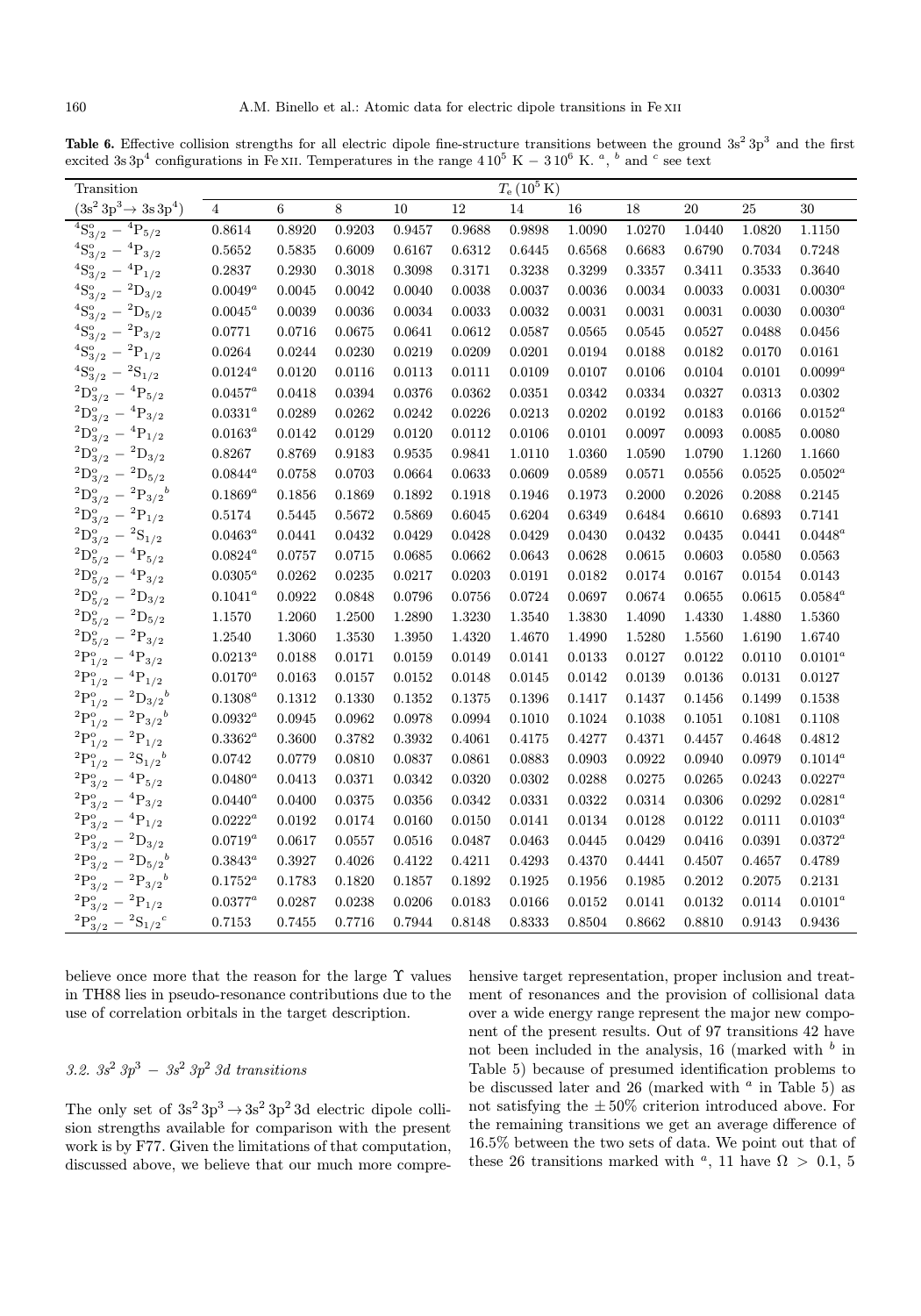|  |  |  | Table 7. Effective collision strengths for all electric dipole fine-structure transitions between the ground $3s^2 3p^3$ and the first |  |  |  |  |
|--|--|--|----------------------------------------------------------------------------------------------------------------------------------------|--|--|--|--|
|  |  |  | excited 3s $3p^4$ configurations in Fe XII. Temperatures in the range $410^6$ K $-10^7$ K                                              |  |  |  |  |

| Transition                          |        |        |        | $T_{\rm e}$ $(10^6\,{\rm K})$ |        |        |        |
|-------------------------------------|--------|--------|--------|-------------------------------|--------|--------|--------|
| $(3s^2\,3p^3 \rightarrow 3s\,3p^4)$ | 4      | 5      | 6      |                               | 8      | 9      | 10     |
| $^4S_3^o$<br>$P_{5/2}$              | 1.1720 | 1.2190 | 1.2590 | 1.2950                        | 1.3260 | 1.3550 | 1.3810 |
| 3/2                                 | 0.7613 | 0.7918 | 0.8180 | 0.8410                        | 0.8615 | 0.8800 | 0.8969 |
| 1/2                                 | 0.3823 | 0.3976 | 0.4107 | 0.4223                        | 0.4325 | 0.4418 | 0.4502 |
| ${\mathcal{Q}}_{3/2}$               | 0.0028 | 0.0026 | 0.0025 | 0.0024                        | 0.0023 | 0.0022 | 0.0022 |
| $D_{5/2}$                           | 0.0030 | 0.0031 | 0.0031 | 0.0032                        | 0.0032 | 0.0032 | 0.0033 |
| 3/2                                 | 0.0408 | 0.0372 | 0.0344 | 0.0322                        | 0.0304 | 0.0289 | 0.0277 |
| 1/2                                 | 0.0146 | 0.0135 | 0.0127 | 0.0120                        | 0.0115 | 0.0110 | 0.0107 |
| 1/2                                 | 0.0095 | 0.0093 | 0.0091 | 0.0090                        | 0.0089 | 0.0088 | 0.0088 |
| 5/2                                 | 0.0287 | 0.0277 | 0.0269 | 0.0264                        | 0.0260 | 0.0257 | 0.0254 |
| 3/2                                 | 0.0132 | 0.0117 | 0.0106 | 0.0098                        | 0.0091 | 0.0085 | 0.0080 |
| 1/2                                 | 0.0071 | 0.0065 | 0.0060 | 0.0057                        | 0.0054 | 0.0051 | 0.0049 |
| $D_{3/2}$                           | 1.2330 | 1.2870 | 1.3340 | 1.3750                        | 1.4110 | 1.4430 | 1.4730 |
| $D_{5/2}$                           | 0.0468 | 0.0445 | 0.0428 | 0.0415                        | 0.0404 | 0.0397 | 0.0390 |
| $\mathrm{P}_{\mathrm{3/2}}$         | 0.2247 | 0.2334 | 0.2410 | 0.2477                        | 0.2537 | 0.2592 | 0.2642 |
| 1/2                                 | 0.7561 | 0.7910 | 0.8208 | 0.8469                        | 0.8702 | 0.8911 | 0.9101 |
| $S_{1/2}$                           | 0.0460 | 0.0472 | 0.0483 | 0.0492                        | 0.0501 | 0.0510 | 0.0517 |
| $\mathrm{P}_{5/2}$                  | 0.0539 | 0.0522 | 0.0511 | 0.0503                        | 0.0497 | 0.0492 | 0.0489 |
| $\mathrm{P}_{3/2}$                  | 0.0128 | 0.0118 | 0.0110 | 0.0104                        | 0.0100 | 0.0096 | 0.0093 |
| $D_{3/2}$                           | 0.0540 | 0.0510 | 0.0487 | 0.0470                        | 0.0457 | 0.0446 | 0.0438 |
| $D_{5/2}$                           | 1.6160 | 1.6830 | 1.7400 | 1.7900                        | 1.8350 | 1.8750 | 1.9110 |
| $\mathrm{P}_{3/2}$                  | 1.7680 | 1.8460 | 1.9140 | 1.9720                        | 2.0250 | 2.0720 | 2.1150 |
| $\mathrm{P}_{3/2}$                  | 0.0088 | 0.0078 | 0.0070 | 0.0064                        | 0.0059 | 0.0055 | 0.0052 |
| $\rm P_{1/2}$                       | 0.0121 | 0.0116 | 0.0112 | 0.0110                        | 0.0108 | 0.0106 | 0.0105 |
| $\mathrm{D}_{3/2}$                  | 0.1605 | 0.1662 | 0.1711 | 0.1755                        | 0.1794 | 0.1829 | 0.1862 |
| $\mathrm{P}_{3/2}$                  | 0.1155 | 0.1195 | 0.1230 | 0.1262                        | 0.1289 | 0.1315 | 0.1338 |
| 1/2                                 | 0.5087 | 0.5312 | 0.5503 | 0.5669                        | 0.5816 | 0.5949 | 0.6069 |
| $\mathfrak{d}_{1/2}$                | 0.1073 | 0.1121 | 0.1163 | 0.1199                        | 0.1231 | 0.1260 | 0.1287 |
| 5/2                                 | 0.0203 | 0.0186 | 0.0174 | 0.0164                        | 0.0157 | 0.0150 | 0.0145 |
| 3/2                                 | 0.0266 | 0.0255 | 0.0247 | 0.0242                        | 0.0237 | 0.0234 | 0.0231 |
| 1/2                                 | 0.0090 | 0.0082 | 0.0075 | 0.0070                        | 0.0065 | 0.0062 | 0.0059 |
|                                     | 0.0345 | 0.0327 | 0.0314 | 0.0305                        | 0.0298 | 0.0292 | 0.0287 |
| 5/2                                 | 0.5012 | 0.5198 | 0.5357 | 0.5497                        | 0.5622 | 0.5734 | 0.5836 |
| 3/2                                 | 0.2227 | 0.2308 | 0.2378 | 0.2439                        | 0.2495 | 0.2545 | 0.2591 |
|                                     | 0.0084 | 0.0072 | 0.0063 | 0.0057                        | 0.0052 | 0.0048 | 0.0044 |
| $\mathrm{S}_{1/2}$                  | 0.9934 | 1.0350 | 1.0710 | 1.1020                        | 1.1300 | 1.1550 | 1.1780 |

have  $\Omega > 0.3$  and only 2 have  $\Omega > 1$ . Again, this clearly shows that the most severe errors, from a factor of 2 up to more than an order of magnitude, occur for low collision strength values, i.e. weak transitions where cancellation effects due to the particular target expansion are more likely to affect the final results.

The transitions marked by  $\bar{b}$  in Table 5 deserve a separate discussion as we have evidence of label misassignment for the upper levels of these transitions in F77. The most striking case is for the two levels  $({}^{3}P)$   $^{2}F_{5/2}$  and  $({}^{3}P)$  <sup>2</sup>D<sub>5/2</sub>. By comparing the collision strength values for  ${}^{2}D_{3/2}^{o}$  – (<sup>3</sup>P)<sup>2</sup>F<sub>5/2</sub> and <sup>2</sup>D<sub>3/2</sub> – (<sup>3</sup>P)<sup>2</sup>D<sub>5/2</sub> in Table 5 it is evident that the relative strengths of these two transitions are reversed in the two calculations. By reassigning in F77 the higher collision strength to the former transition and the lower one to the latter we get a significant improvement in agreement from more than 2 orders of magnitude down to 25% and 81% (still a big difference, but this is a low  $\Omega$  value,  $\langle 0.1 \rangle$ , respectively. Similarly  ${\rm for~the~^2P^o_{3/2}-(^3P)^{\,2}F_{5/2},{}^2P^o_{3/2}-(^3P)^{\,2}D_{5/2}}$  transitions by interchanging the collision strengths in F77 the difference between the two sets of data drops from more than 2 orders of magnitude down to 29% and 31% respectively. The other suspected case of mislabelling is that of levels  $({}^{1}D)$  <sup>2</sup>P<sub>1/2</sub> and  $({}^{1}D)$  <sup>2</sup>S<sub>1/2</sub>. The stronger transition in our computation is the  ${}^{2}P_{1/2}^{o} - ({}^{1}D) {}^{2}S_{1/2}$  rather than the  ${}^{2}P^{o}_{1/2}$  – (<sup>1</sup>D)<sup>2</sup> $P_{1/2}$  as in F77. By reassigning the high  $\Omega$ to the former transition in F77, the difference decreases from more than a factor of 4 down to 17%. Similarly, by interchanging the  $\Omega$ 's for the  ${}^{2}P^{o}_{3/2}$  –  $({}^{1}D)$   ${}^{2}P_{1/2}$ ,  ${}^{2}P^{o}_{3/2}$  –  $(1D)$  <sup>2</sup>S<sub>1/2</sub> transitions in F77, we get a difference of 27.5%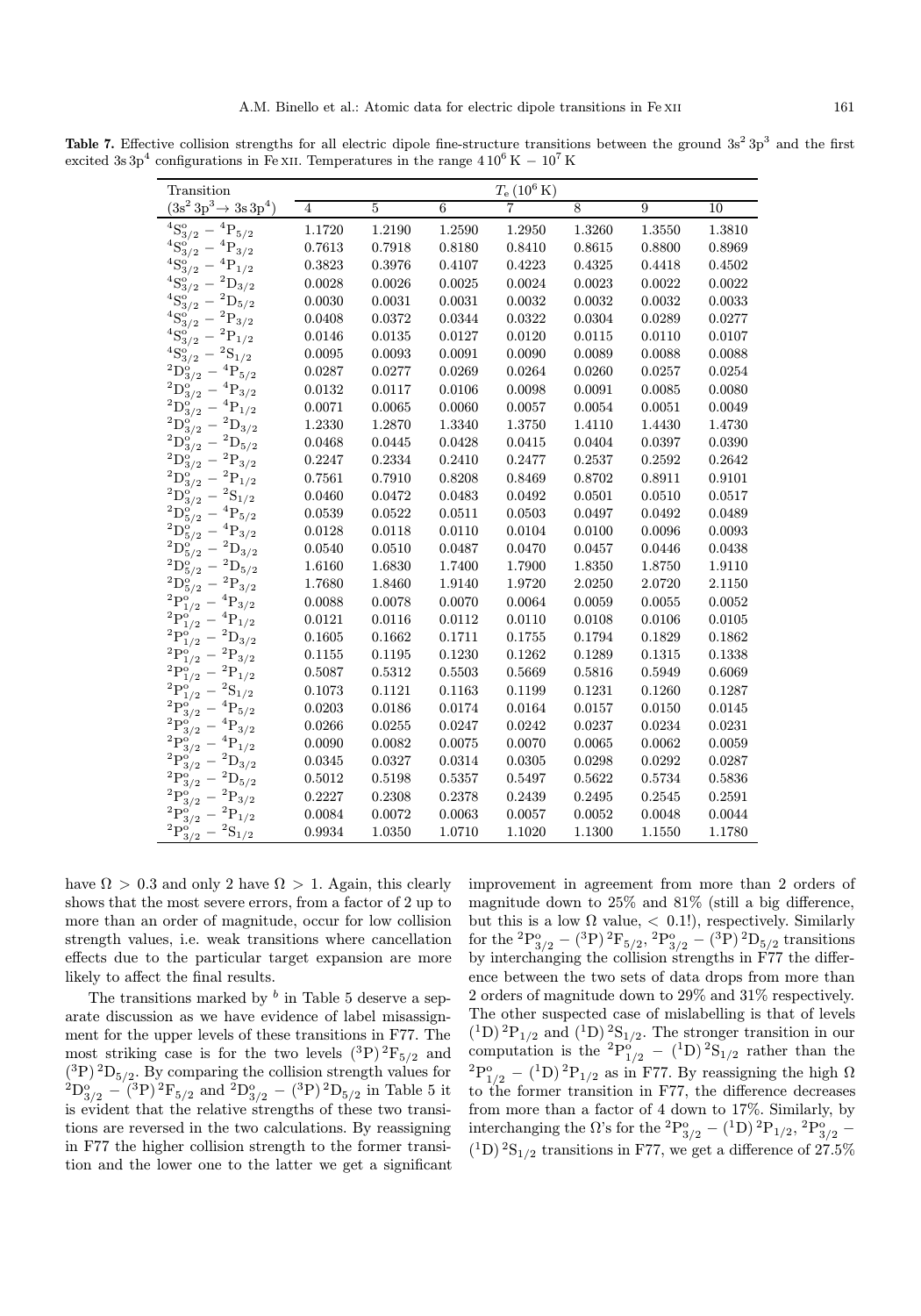Table 8. Effective collision strengths for all electric dipole fine-structure transitions between the ground  $3s^2 3p^3$  and the second excited 3s<sup>2</sup> 3p<sup>2</sup> 3d configurations in Fe XII. Temperatures in the range  $4\,10^5$  K  $-3\,10^6$  K

| Transition                                       |                |        |        |                  |        | $T_{\rm e}$ (10 <sup>5</sup> K) |        |                  |        |        |              |
|--------------------------------------------------|----------------|--------|--------|------------------|--------|---------------------------------|--------|------------------|--------|--------|--------------|
| $(3s^2 3p^3 \rightarrow 3s^2 3p^2 3d)$           | $\overline{4}$ | 6      | 8      | 10               | 12     | 14                              | 16     | 18               | 20     | 25     | 30           |
| ${}^{4}S_{3/2}^{o} - ({}^{3}P) {}^{4}F_{3/2}$    | 0.0470         | 0.0426 | 0.0401 | 0.0385           | 0.0373 | 0.0364                          | 0.0357 | 0.0352           | 0.0347 | 0.0339 | 0.0333       |
| ${}^{4}S_{3/2}^{o} - ({}^{3}P) \, {}^{4}F_{5/2}$ | 0.0684         | 0.0619 | 0.0584 | 0.0560           | 0.0544 | 0.0531                          | 0.0522 | 0.0514           | 0.0508 | 0.0498 | 0.0490       |
| ${}^{4}S_{3/2}^{o} - ({}^{1}D) {}^{2}F_{5/2}$    | 0.0378         | 0.0377 | 0.0377 | 0.0378           | 0.0379 | 0.0381                          | 0.0382 | 0.0384           | 0.0386 | 0.0392 | 0.0398       |
| ${}^{4}S_{3/2}^{o} - ({}^{3}P) {}^{4}D_{1/2}$    | 0.0082         | 0.0074 | 0.0069 | 0.0066           | 0.0063 | 0.0061                          | 0.0059 | 0.0058           | 0.0056 | 0.0054 | 0.0052       |
| ${}^{4}S_{3/2}^{o} - ({}^{3}P) {}^{4}D_{3/2}$    | 0.0258         | 0.0254 | 0.0252 | 0.0251           | 0.0250 | 0.0251                          | 0.0251 | 0.0252           | 0.0253 | 0.0255 | 0.0258       |
| ${}^{4}S_{3/2}^{o} - ({}^{3}P) {}^{4}D_{5/2}$    | 0.0280         | 0.0266 | 0.0257 | 0.0250           | 0.0245 | 0.0240                          | 0.0236 | 0.0233           | 0.0230 | 0.0225 | 0.0221       |
| ${}^{4}S_{3/2}^{o} - ({}^{3}P) {}^{2}P_{3/2}$    | 0.0172         | 0.0171 | 0.0170 | 0.0170           | 0.0171 | 0.0171                          | 0.0172 | 0.0173           | 0.0173 | 0.0176 | 0.0178       |
| ${}^{4}S_{3/2}^{o} - ({}^{3}P) \, {}^{4}P_{5/2}$ | 5.1850         | 5.3540 | 5.5130 | 5.6620           | 5.8030 | 5.9350                          | 6.0610 | 6.1800           | 6.2940 | 6.5570 | 6.7940       |
| ${}^{4}S_{3/2}^{o} - ({}^{3}P) {}^{2}P_{1/2}$    | 0.0550         | 0.0575 | 0.0596 | 0.0615           | 0.0632 | 0.0649                          | 0.0665 | 0.0680           | 0.0695 | 0.0729 | 0.0760       |
| ${}^{4}S_{3/2}^{o} - ({}^{3}P) {}^{4}P_{3/2}$    | 3.4660         | 3.5780 | 3.6830 | 3.7820           | 3.8750 | 3.9630                          | 4.0470 | 4.1270           | 4.2020 | 4.3770 | 4.5350       |
| ${}^{4}S_{3/2}^{o} - ({}^{3}P) {}^{4}P_{1/2}$    | 1.7320         | 1.7890 | 1.8410 | 1.8910           | 1.9370 | 1.9810                          | 2.0230 | 2.0630           | 2.1000 | 2.1880 | 2.2660       |
| ${}^{4}S_{3/2}^{o} - ({}^{1}S) \, {}^{2}D_{3/2}$ | 0.1213         | 0.1244 | 0.1273 | 0.1302           | 0.1329 | 0.1355                          | 0.1381 | 0.1405           | 0.1427 | 0.1481 | 0.1530       |
| ${}^{4}S_{3/2}^{o} - ({}^{1}S) {}^{2}D_{5/2}$    | 0.1253         | 0.1285 | 0.1316 | 0.1347           | 0.1376 | 0.1403                          | 0.1430 | 0.1455           | 0.1479 | 0.1536 | 0.1588       |
| ${}^{4}S_{3/2}^{o} - ({}^{1}D) {}^{2}D_{3/2}$    | 0.0011         | 0.0009 | 0.0008 | 0.0008           | 0.0007 | 0.0007                          | 0.0006 | 0.0006           | 0.0006 | 0.0005 | 0.0005       |
| ${}^{4}S_{3/2}^{o} - ({}^{1}D) {}^{2}D_{5/2}$    | 0.0051         | 0.0052 | 0.0054 | 0.0055           | 0.0056 | 0.0057                          | 0.0058 | 0.0059           | 0.0060 | 0.0062 | 0.0063       |
| ${}^{4}S_{3/2}^{o} - ({}^{1}D) {}^{2}P_{1/2}$    | 0.0012         | 0.0011 | 0.0010 | 0.0009           | 0.0009 | 0.0008                          | 0.0008 | 0.0008           | 0.0007 | 0.0007 | 0.0006       |
| ${}^{4}S_{3/2}^{o} - ({}^{3}P) {}^{2}F_{5/2}$    | 0.0304         | 0.0300 | 0.0295 | 0.0290           | 0.0286 | 0.0282                          | 0.0278 | 0.0275           | 0.0273 | 0.0267 | 0.0263       |
| ${}^{4}S_{3/2}^{o} - ({}^{1}D) {}^{2}P_{3/2}$    | 0.0074         | 0.0070 | 0.0066 | 0.0063           | 0.0061 | 0.0058                          | 0.0056 | 0.0055           | 0.0053 | 0.0050 | 0.0048       |
| ${}^{4}S_{3/2}^{o} - ({}^{1}D) {}^{2}S_{1/2}$    | 0.0045         | 0.0042 | 0.0040 | 0.0038           | 0.0037 | 0.0036                          | 0.0034 | 0.0033           | 0.0032 | 0.0030 | 0.0029       |
| ${}^{4}S_{3/2}^{o} - ({}^{3}P) {}^{2}D_{5/2}$    | 0.0220         | 0.0217 | 0.0214 | 0.0213           | 0.0212 | 0.0212                          | 0.0211 | 0.0211           | 0.0211 | 0.0212 | 0.0213       |
| ${}^{4}S_{3/2}^{o} - ({}^{3}P) {}^{2}D_{3/2}$    | 0.0073         | 0.0069 | 0.0066 | 0.0064           | 0.0061 | 0.0059                          | 0.0058 | 0.0056           | 0.0055 | 0.0052 | 0.0050       |
| $^{2}D_{3/2}^{o} - {^{3}P})$ $^{4}F_{3/2}$       | 0.0588         | 0.0550 | 0.0524 | 0.0505           | 0.0489 | 0.0476                          | 0.0465 | 0.0456           | 0.0448 | 0.0432 | 0.0419       |
| $^{2}D_{3/2}^{o} - {^{3}P})$ $^{4}F_{5/2}$       | 0.0639         | 0.0568 | 0.0521 | 0.0485           | 0.0457 | 0.0433                          | 0.0413 | 0.0396           | 0.0380 | 0.0348 | 0.0323       |
| ${}^{2}D_{3/2}^{o} - ({}^{1}D) {}^{2}F_{5/2}$    | 0.0401         | 0.0339 | 0.0302 | 0.0278           | 0.0260 | 0.0247                          | 0.0236 | 0.0227           | 0.0219 | 0.0204 | 0.0194       |
| ${}^{2}D_{3/2}^{o} - ({}^{3}P) \, {}^{4}D_{1/2}$ | 0.0276         | 0.0270 | 0.0268 | 0.0267           | 0.0268 | 0.0268                          | 0.0269 | 0.0270           | 0.0271 | 0.0274 | 0.0278       |
|                                                  |                |        |        |                  |        |                                 |        |                  |        |        |              |
| ${}^{2}D_{3/2}^{o} - ({}^{3}P) \, {}^{4}D_{3/2}$ | 0.0246         | 0.0208 | 0.0185 | 0.0169           | 0.0156 | 0.0146                          | 0.0137 | 0.0130           | 0.0124 | 0.0111 | 0.0101       |
| ${}^{2}D_{3/2}^{o} - ({}^{3}P) \, {}^{4}D_{5/2}$ | 0.0706         | 0.0601 | 0.0542 | 0.0504<br>1.1740 | 0.0477 | 0.0457                          | 0.0441 | 0.0429<br>1.2880 | 0.0419 | 0.0400 | 0.0386       |
| ${}^{2}D_{3/2}^{o} - ({}^{3}P) {}^{2}P_{3/2}$    | 1.0500         | 1.0990 | 1.1390 |                  | 1.2060 | 1.2350<br>0.0478                | 1.2620 |                  | 1.3120 | 1.3680 | 1.4170       |
| ${}^{2}D_{3/2}^{o} - ({}^{3}P) \, {}^{4}P_{5/2}$ | 0.0589         | 0.0541 | 0.0514 | 0.0497           | 0.0485 |                                 | 0.0472 | 0.0468           | 0.0465 | 0.0461 | 0.0460       |
| ${}^{2}D_{3/2}^{o} - ({}^{3}P) {}^{2}P_{1/2}$    | 1.1860         | 1.2300 | 1.2690 | 1.3060           | 1.3390 | 1.3710                          | 1.4010 | 1.4290           | 1.4550 | 1.5160 | 1.5710       |
| ${}^{2}D_{3/2}^{o} - ({}^{3}P) \, {}^{4}P_{3/2}$ | 0.0251         | 0.0229 | 0.0218 | 0.0212           | 0.0208 | 0.0205                          | 0.0203 | 0.0202           | 0.0201 | 0.0200 | 0.0200       |
| ${}^{2}D_{3/2}^{o} - ({}^{3}P) \, {}^{4}P_{1/2}$ | 0.0755         | 0.0746 | 0.0750 | 0.0759           | 0.0771 | 0.0783                          | 0.0796 | 0.0809           | 0.0821 | 0.0853 | 0.0882       |
| $^{2}D_{3/2}^{o} - {^{1}S})^{2}D_{3/2}$          | 0.4214         | 0.4294 | 0.4390 | 0.4488           | 0.4585 | 0.4679                          | 0.4769 | 0.4855           | 0.4938 | 0.5130 | $\,0.5304\,$ |
| $^{2}D_{3/2}^{o} - {^{1}S})^{2}D_{5/2}$          | 0.0604         | 0.0612 | 0.0623 | 0.0634           | 0.0645 | 0.0657                          | 0.0667 | 0.0678           | 0.0688 | 0.0712 | 0.0734       |
| ${}^{2}D_{3/2}^{o} - ({}^{1}D) {}^{2}D_{3/2}$    | 2.3700         | 2.4440 | 2.5140 | 2.5810           | 2.6440 | 2.7040                          | 2.7610 | 2.8150           | 2.8670 | 2.9860 | 3.0930       |
| ${}^{2}D_{3/2}^{o} - ({}^{1}D) {}^{2}D_{5/2}$    | 0.1344         | 0.1391 | 0.1430 | 0.1465           | 0.1497 | 0.1527                          | 0.1555 | 0.1582           | 0.1607 | 0.1667 | 0.1721       |
| ${}^{2}D_{3/2}^{o} - ({}^{1}D) {}^{2}P_{1/2}$    | 0.1682         | 0.1731 | 0.1778 | 0.1823           | 0.1865 | 0.1905                          | 0.1943 | 0.1979           | 0.2013 | 0.2091 | 0.2162       |
| ${}^{2}D_{3/2}^{o} - ({}^{3}P) {}^{2}F_{5/2}$    | 5.0850         | 5.2770 | 5.4500 | 5.6080           | 5.7570 | 5.8960                          | 6.0270 | 6.1510           | 6.2700 | 6.5420 | 6.7870       |
| ${}^{2}D_{3/2}^{o} - ({}^{1}D) {}^{2}P_{3/2}$    | 0.0680         | 0.0688 | 0.0697 | 0.0706           | 0.0715 | 0.0724                          | 0.0733 | 0.0741           | 0.0749 | 0.0768 | 0.0786       |
| ${}^{2}D_{3/2}^{o} - ({}^{1}D) {}^{2}S_{1/2}$    | 0.0501         | 0.0510 | 0.0520 | 0.0530           | 0.0540 | 0.0549                          | 0.0559 | 0.0568           | 0.0576 | 0.0597 | 0.0615       |
| ${}^{2}D_{3/2}^{o} - ({}^{3}P) {}^{2}D_{5/2}$    | 0.0200         | 0.0182 | 0.0172 | 0.0165           | 0.0160 | 0.0156                          | 0.0153 | 0.0150           | 0.0148 | 0.0144 | 0.0141       |
| ${}^{2}D_{3/2}^{o} - ({}^{3}P) {}^{2}D_{3/2}$    | 0.0265         | 0.0233 | 0.0217 | 0.0207           | 0.0201 | 0.0197                          | 0.0193 | 0.0191           | 0.0189 | 0.0187 | 0.0185       |
| ${}^{2}D_{5/2}^{o} - ({}^{3}P) \, {}^{4}F_{3/2}$ | 0.0101         | 0.0080 | 0.0068 | 0.0060           | 0.0054 | 0.0050                          | 0.0046 | 0.0043           | 0.0041 | 0.0036 | 0.0032       |
| ${}^{2}D_{5/2}^{o} - ({}^{3}P) \, {}^{4}F_{5/2}$ | 0.0324         | 0.0286 | 0.0262 | 0.0247           | 0.0235 | 0.0226                          | 0.0218 | 0.0212           | 0.0207 | 0.0197 | 0.0190       |
| $^{2}D_{5/2}^{o} - {^{3}P})$ $^{4}F_{7/2}$       | 0.0666         | 0.0582 | 0.0528 | 0.0490           | 0.0460 | 0.0436                          | 0.0415 | 0.0398           | 0.0382 | 0.0351 | 0.0327       |
| $^{2}D_{5/2}^{o} - {^{1}D})^{2}F_{5/2}$          | 0.0633         | 0.0562 | 0.0520 | 0.0491           | 0.0470 | 0.0453                          | 0.0439 | 0.0428           | 0.0418 | 0.0399 | 0.0386       |
| ${}^{2}D_{5/2}^{o} - ({}^{3}P) \, {}^{4}D_{7/2}$ | 0.1327         | 0.1146 | 0.1040 | 0.0969           | 0.0917 | 0.0877                          | 0.0844 | 0.0818           | 0.0795 | 0.0751 | 0.0719       |
| $^{2}D_{5/2}^{o} - {^{3}P})^{4}D_{3/2}$          | 0.0470         | 0.0459 | 0.0454 | 0.0452           | 0.0451 | 0.0452                          | 0.0452 | 0.0454           | 0.0455 | 0.0460 | 0.0465       |
| ${}^{2}D_{5/2}^{o} - ({}^{3}P) \, {}^{4}D_{5/2}$ | 0.1043         | 0.0900 | 0.0814 | 0.0754           | 0.0709 | 0.0673                          | 0.0643 | 0.0619           | 0.0597 | 0.0554 | 0.0522       |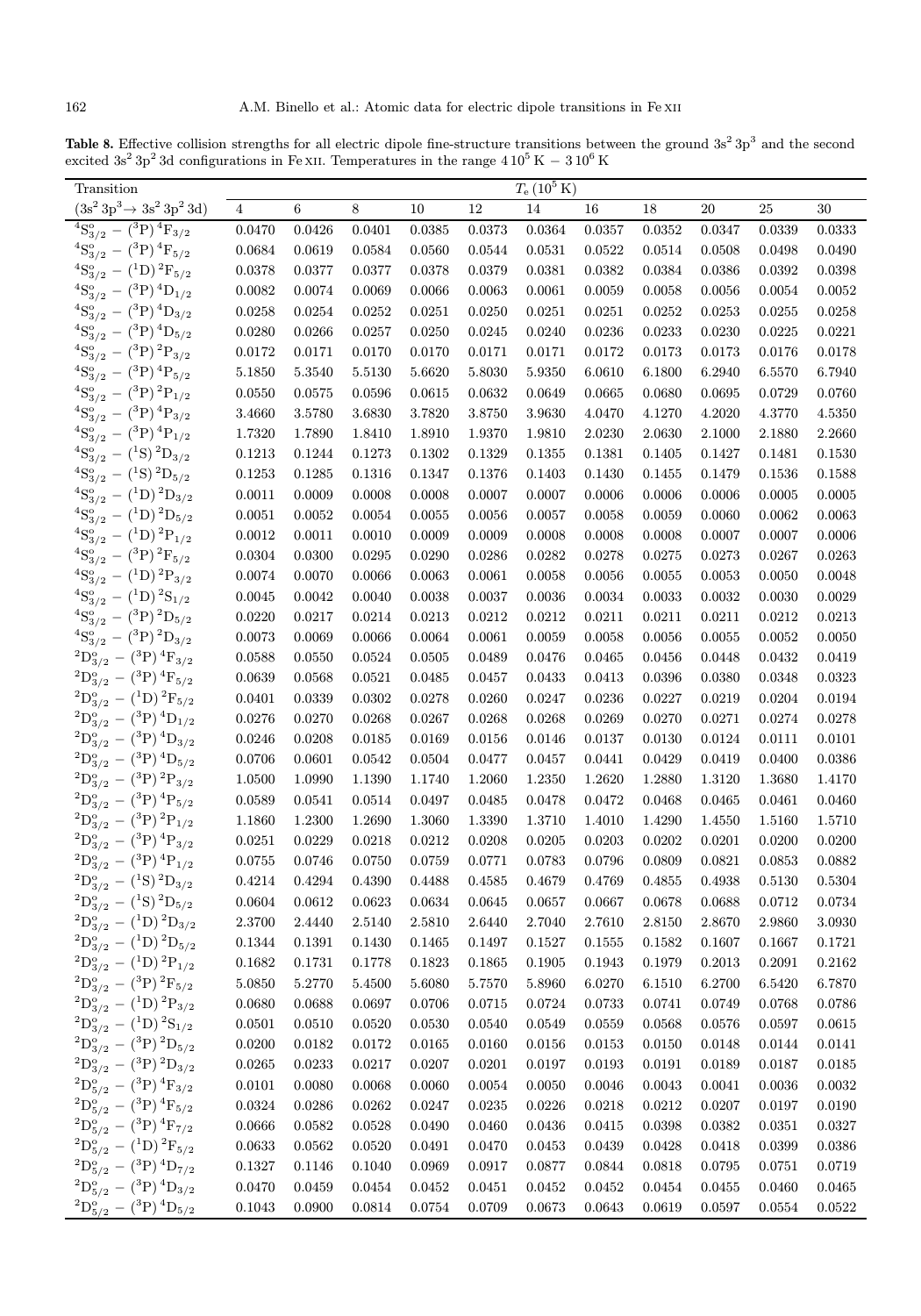Table 8. continued

| Transition                                                                     |                |        |        |        |        | $T_{\rm e}$ (10 <sup>5</sup> K) |        |        |        |        |                |
|--------------------------------------------------------------------------------|----------------|--------|--------|--------|--------|---------------------------------|--------|--------|--------|--------|----------------|
| $(3s^2\,3p^3 \rightarrow 3s^2\,3p^2\,3d)$                                      | $\overline{4}$ | 6      | 8      | 10     | 12     | 14                              | 16     | 18     | 20     | 25     | 30             |
| ${}^{2}D_{5/2}^{o} - ({}^{1}D) {}^{2}F_{7/2}$                                  | 0.1120         | 0.0949 | 0.0851 | 0.0787 | 0.0740 | 0.0705                          | 0.0677 | 0.0654 | 0.0634 | 0.0598 | 0.0571         |
| ${}^{2}D_{5/2}^{o} - ({}^{1}D) {}^{2}G_{7/2}$                                  | 0.0948         | 0.0862 | 0.0812 | 0.0779 | 0.0755 | 0.0736                          | 0.0722 | 0.0710 | 0.0700 | 0.0682 | 0.0670         |
| ${}^{2}D_{5/2}^{o} - ({}^{3}P) {}^{2}P_{3/2}$                                  | 2.8410         | 2.9230 | 3.0040 | 3.0800 | 3.1530 | 3.2220                          | 3.2870 | 3.3490 | 3.4080 | 3.5440 | 3.6660         |
| $^{2}D_{5/2}^{o} - {^{3}P}) \,^{4}P_{5/2}$                                     | 0.1239         | 0.1229 | 0.1233 | 0.1241 | 0.1253 | 0.1266                          | 0.1279 | 0.1293 | 0.1307 | 0.1341 | 0.1374         |
| $^{2}D_{5/2}^{o} - {^{(3}P)}_{2}^{4}P_{3/2}$                                   | 0.0423         | 0.0397 | 0.0381 | 0.0371 | 0.0363 | 0.0358                          | 0.0353 | 0.0350 | 0.0347 | 0.0343 | 0.0341         |
| ${}^{2}D_{5/2}^{o} - ({}^{1}S) {}^{2}D_{3/2}$                                  | 0.2907         | 0.2985 | 0.3062 | 0.3137 | 0.3209 | 0.3277                          | 0.3342 | 0.3404 | 0.3463 | 0.3601 | 0.3725         |
| ${}^{2}D_{5/2}^{o} - ({}^{1}S) {}^{2}D_{5/2}$                                  | 1.8590         | 1.9300 | 1.9940 | 2.0520 | 2.1060 | 2.1560                          | 2.2040 | 2.2490 | 2.2920 | 2.3900 | 2.4780         |
| ${}^{2}D_{5/2}^{o} - ({}^{1}D) {}^{2}D_{3/2}$                                  | 0.4322         | 0.4428 | 0.4534 | 0.4637 | 0.4736 | 0.4831                          | 0.4921 | 0.5008 | 0.5090 | 0.5283 | 0.5458         |
| ${}^{2}D_{5/2}^{o} - ({}^{1}D) {}^{2}D_{5/2}$                                  | 2.7760         | 2.8600 | 2.9420 | 3.0200 | 3.0930 | 3.1630                          | 3.2300 | 3.2930 | 3.3540 | 3.4930 | 3.6190         |
| ${}^{2}D_{5/2}^{o} - ({}^{3}P) \, {}^{2}F_{5/2}$                               | 0.3703         | 0.3678 | 0.3701 | 0.3742 | 0.3791 | 0.3843                          | 0.3896 | 0.3949 | 0.4002 | 0.4128 | 0.4246         |
| ${}^{2}D_{5/2}^{o} - ({}^{1}D) {}^{2}P_{3/2}$                                  | 0.0502         | 0.0500 | 0.0501 | 0.0503 | 0.0505 | 0.0508                          | 0.0511 | 0.0514 | 0.0517 | 0.0525 | 0.0533         |
| ${}^{2}D_{5/2}^{o} - ({}^{3}P) {}^{2}F_{7/2}$                                  | 7.3750         | 7.5980 | 7.8170 | 8.0250 | 8.2240 | 8.4130                          | 8.5930 | 8.7650 | 8.9280 | 9.3070 | 9.6490         |
| ${}^{2}D_{5/2}^{o} - ({}^{3}P) \, {}^{2}D_{5/2}$                               | 0.3200         | 0.2958 | 0.2860 | 0.2819 | 0.2807 | 0.2810                          | 0.2822 | 0.2840 | 0.2861 | 0.2922 | 0.2986         |
| ${}^{2}D_{5/2}^{o} - ({}^{3}P) {}^{2}D_{3/2}$                                  | 0.0521         | 0.0430 | 0.0384 | 0.0356 | 0.0338 | 0.0325                          | 0.0316 | 0.0309 | 0.0304 | 0.0295 | 0.0290         |
| ${}^{2}P^{o}_{1/2} - ({}^{3}P) \, {}^{4}F_{3/2}$                               | 0.0150         | 0.0128 | 0.0115 | 0.0107 | 0.0100 | 0.0095                          | 0.0091 | 0.0087 | 0.0085 | 0.0079 | 0.0075         |
| ${}^{2}P^{o}_{1/2} - ({}^{3}P) \, {}^{4}D_{1/2}$                               | 0.0136         | 0.0123 | 0.0115 | 0.0109 | 0.0104 | 0.0100                          | 0.0097 | 0.0094 | 0.0091 | 0.0086 | 0.0082         |
| ${}^{2}P^{o}_{1/2} - ({}^{3}P) \, {}^{4}D_{3/2}$                               | 0.0205         | 0.0180 | 0.0164 | 0.0152 | 0.0142 | 0.0135                          | 0.0128 | 0.0122 | 0.0117 | 0.0107 | 0.0099         |
| ${}^{2}P^{o}_{1/2} - ({}^{3}P) {}^{2}P_{3/2}$                                  | 0.1343         | 0.1337 | 0.1347 | 0.1364 | 0.1383 | 0.1403                          | 0.1422 | 0.1442 | 0.1461 | 0.1506 | 0.1548         |
| ${}^{2}P^{o}_{1/2} - ({}^{3}P) {}^{2}P_{1/2}$                                  | 0.2963         | 0.3078 | 0.3179 | 0.3270 | 0.3353 | 0.3430                          | 0.3503 | 0.3571 | 0.3635 | 0.3781 | 0.3910         |
| ${}^{2}P^{o}_{1/2} - ({}^{3}P)^{4}P_{3/2}$                                     | 0.0078         | 0.0064 | 0.0056 | 0.0050 | 0.0046 | 0.0042                          | 0.0039 | 0.0037 | 0.0035 | 0.0031 | 0.0028         |
| ${}^{2}P^{o}_{1/2} - ({}^{3}P) \, {}^{4}P_{1/2}$                               | 0.0140         | 0.0137 | 0.0137 | 0.0137 | 0.0138 | 0.0140                          | 0.0141 | 0.0142 | 0.0144 | 0.0147 | 0.0151         |
| ${}^{2}P^{o}_{1/2} - ({}^{1}S) {}^{2}D_{3/2}$                                  | 0.0262         | 0.0215 | 0.0188 | 0.0169 | 0.0156 | 0.0145                          | 0.0137 | 0.0129 | 0.0123 | 0.0111 | 0.0102         |
| ${}^{2}P^{o}_{1/2} - ({}^{1}D) {}^{2}D_{3/2}$                                  | 0.3065         | 0.3212 | 0.3334 | 0.3440 | 0.3536 | 0.3624                          | 0.3706 | 0.3783 | 0.3856 | 0.4021 | 0.4168         |
| ${}^{2}P^{o}_{1/2} - ({}^{1}D) {}^{2}P_{1/2}$                                  | 0.0049         | 0.0048 | 0.0047 | 0.0046 | 0.0046 | 0.0047                          | 0.0047 | 0.0047 | 0.0048 | 0.0049 | 0.0051         |
| ${}^{2}P^{o}_{1/2} - ({}^{1}D) {}^{2}P_{3/2}$                                  | 0.7610         | 0.7967 | 0.8264 | 0.8527 | 0.8766 | 0.8988                          | 0.9195 | 0.9389 | 0.9572 | 0.9990 | 1.0360         |
| ${}^{2}P^{o}_{1/2} - ({}^{1}D) {}^{2}S_{1/2}$                                  | 1.4480         | 1.4970 | 1.5430 | 1.5860 | 1.6260 | 1.6650                          | 1.7010 | 1.7350 | 1.7680 | 1.8440 | 1.9120         |
| ${}^{2}P^{o}_{1/2} - ({}^{3}P) {}^{2}D_{3/2}$                                  | 2.4910         | 2.5760 | 2.6560 | 2.7310 | 2.8010 | 2.8680                          | 2.9310 | 2.9910 | 3.0480 | 3.1800 | 3.2980         |
| ${}^{2}P_{3/2}^{o} - ({}^{3}P) \, {}^{4}F_{3/2}$                               | 0.0127         | 0.0099 | 0.0082 | 0.0071 | 0.0063 | 0.0057                          | 0.0053 | 0.0049 | 0.0046 | 0.0040 | 0.0035         |
| $^{2}P_{3/2}^{o} - {^{3}P})$ $^{4}F_{5/2}$                                     | 0.0211         | 0.0168 | 0.0144 | 0.0129 | 0.0117 | 0.0109                          | 0.0103 | 0.0097 | 0.0093 | 0.0084 | 0.0078         |
| ${}^{2}P_{3/2}^{o} - ({}^{1}D) {}^{2}F_{5/2}$                                  | $\,0.0512\,$   | 0.0442 | 0.0397 | 0.0364 | 0.0339 | 0.0318                          | 0.0301 | 0.0286 | 0.0273 | 0.0247 | 0.0226         |
| ${}^{2}P_{3/2}^{o} - ({}^{3}P) \, {}^{4}D_{1/2}$                               | 0.0185         | 0.0176 | 0.0170 | 0.0167 | 0.0165 | 0.0164                          | 0.0163 | 0.0162 | 0.0162 | 0.0162 | 0.0162         |
| ${}^{2}P^{o}_{3/2} - ({}^{3}P) \, {}^{4}D_{3/2}$                               | 0.0272         | 0.0239 | 0.0218 | 0.0203 | 0.0192 | 0.0183                          | 0.0175 | 0.0169 | 0.0163 | 0.0152 | 0.0144         |
| ${}^{2}P^{o}_{3/2} - ({}^{3}P) \, {}^{4}D_{5/2}$                               | 0.0273         | 0.0210 | 0.0174 | 0.0151 | 0.0135 | 0.0122                          | 0.0113 | 0.0105 | 0.0098 | 0.0086 | 0.0078         |
| $^{2}P_{3/2}^{o} - {^{3}P})^{2}P_{3/2}$                                        | 0.3772         | 0.3865 | 0.3958 | 0.4048 | 0.4132 | 0.4212                          | 0.4288 | 0.4359 | 0.4427 | 0.4584 | 0.4724         |
| ${}^{2}P^{o}_{3/2} - ({}^{3}P) \, {}^{4}P_{5/2}$                               | 0.0363         | 0.0280 | 0.0233 | 0.0203 | 0.0181 | 0.0165                          | 0.0152 | 0.0141 | 0.0133 | 0.0116 | 0.0104         |
| ${}^{2}P^{o}_{3/2} - ({}^{3}P) {}^{2}P_{1/2}$                                  | 0.5953         | 0.6032 | 0.6147 | 0.6271 | 0.6396 | 0.6519                          | 0.6637 | 0.6751 | 0.6860 | 0.7115 | 0.7347         |
| ${}^{2}P_{3/2}^{o} - ({}^{3}P) \, {}^{4}P_{3/2}$                               | 0.0369         | 0.0305 | 0.0270 | 0.0249 | 0.0234 | 0.0224                          | 0.0216 | 0.0210 | 0.0205 | 0.0197 | 0.0192         |
| ${}^{2}P_{3/2}^{o} - ({}^{3}P) \, {}^{4}P_{1/2}$                               | 0.0170         | 0.0164 | 0.0161 | 0.0160 | 0.0160 | 0.0160                          | 0.0161 | 0.0161 | 0.0162 | 0.0165 | 0.0169         |
| ${}^{2}P_{3/2}^{o} - ({}^{1}S) {}^{2}D_{3/2}$                                  | 0.0695         | 0.0652 | 0.0630 | 0.0618 | 0.0611 | 0.0606                          | 0.0603 | 0.0602 | 0.0601 | 0.0602 | 0.0604         |
| ${}^{2}P_{3/2}^{9} - ({}^{1}S) {}^{2}D_{5/2}$                                  | 0.2557         | 0.2556 | 0.2577 | 0.2606 | 0.2639 | 0.2673                          | 0.2708 | 0.2742 | 0.2775 | 0.2856 | 0.2930         |
| ${}^{2}P_{3/2}^{o} - ({}^{1}D) {}^{2}D_{3/2}$                                  | 0.0406         | 0.0356 | 0.0330 | 0.0315 | 0.0305 | 0.0298                          | 0.0293 | 0.0289 | 0.0287 | 0.0283 | 0.0282         |
| ${}^{2}P_{3/2}^{o} - ({}^{1}D) {}^{2}D_{5/2}$                                  | 0.4695         | 0.4652 | 0.4678 | 0.4730 | 0.4793 | 0.4861                          | 0.4930 | 0.4999 | 0.5067 | 0.5231 | $\, 0.5384 \,$ |
| ${}^{2}P_{3/2}^{o} - ({}^{1}D) {}^{2}P_{1/2}$                                  | 1.3550         | 1.3980 | 1.4390 | 1.4780 | 1.5150 | 1.5490                          | 1.5820 | 1.6130 | 1.6420 | 1.7100 | 1.7710         |
| $^2\mathrm{P}_{3/2}^{\mathrm{o}} \, - \, (^3\mathrm{P}) \, ^2\mathrm{F}_{5/2}$ | 0.1119         | 0.0846 | 0.0703 | 0.0616 | 0.0557 | 0.0515                          | 0.0483 | 0.0459 | 0.0440 | 0.0405 | 0.0383         |
| ${}^{2}P_{3/2}^{o} - ({}^{1}D) {}^{2}P_{3/2}$                                  | 2.3390         | 2.4030 | 2.4680 | 2.5310 | 2.5920 | 2.6500                          | 2.7050 | 2.7580 | 2.8090 | 2.9250 | 3.0300         |
| ${}^{2}P_{3/2}^{o} - ({}^{1}D) {}^{2}S_{1/2}$                                  | 0.0151         | 0.0138 | 0.0131 | 0.0127 | 0.0125 | 0.0124                          | 0.0123 | 0.0122 | 0.0122 | 0.0122 | 0.0123         |
| ${}^{2}P_{3/2}^{o} - ({}^{3}P){}^{2}D_{5/2}$                                   | 5.0320         | 5.2000 | 5.3580 | 5.5060 | 5.6460 | 5.7790                          | 5.9040 | 6.0230 | 6.1370 | 6.3990 | 6.6340         |
| ${}^{2}P_{3/2}^{o} - ({}^{3}P) {}^{2}D_{3/2}$                                  | 0.8089         | 0.8346 | 0.8589 | 0.8818 | 0.9036 | 0.9241                          | 0.9436 | 0.9621 | 0.9798 | 1.0210 | 1.0570         |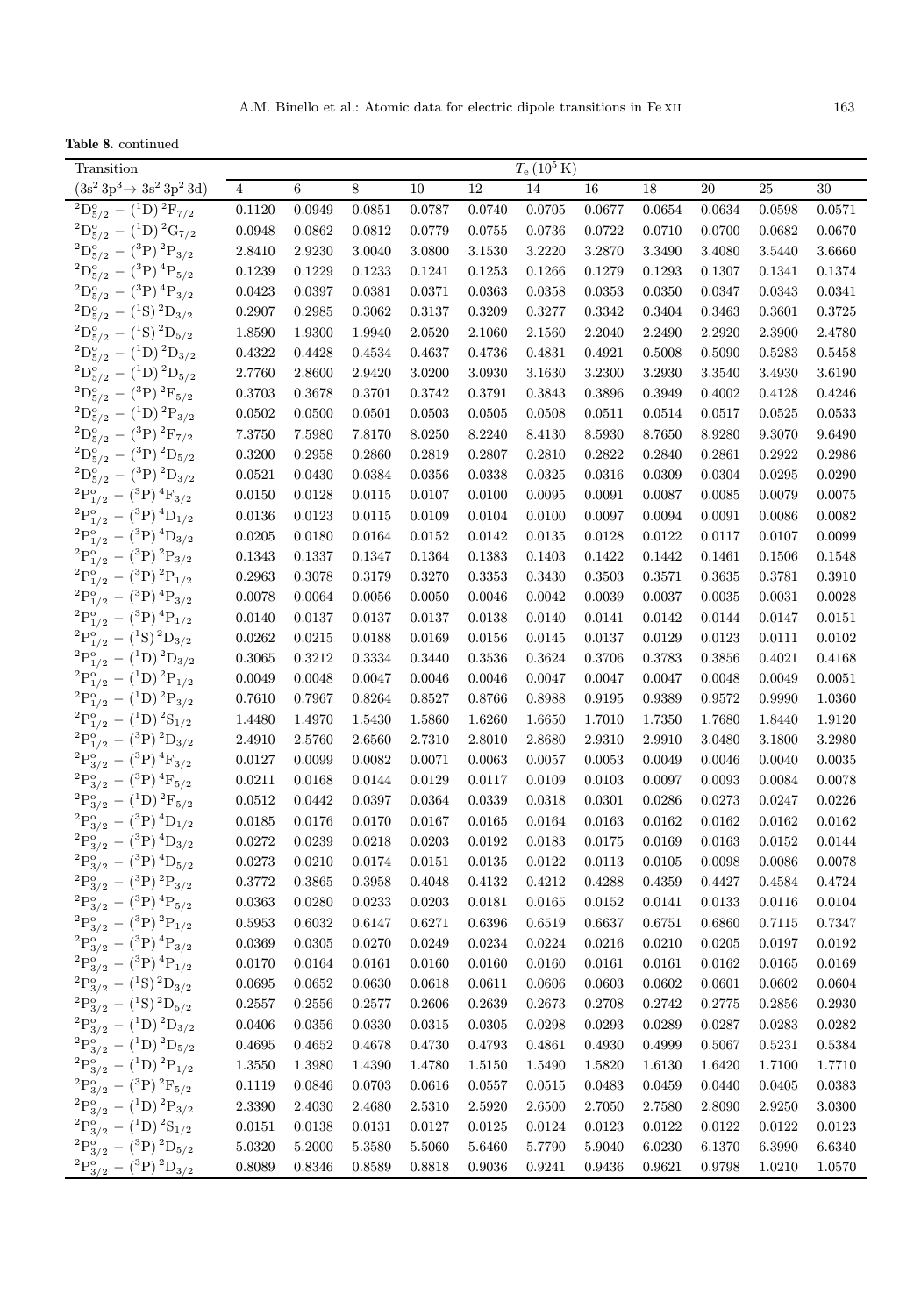Table 9. Effective collision strengths for all electric dipole fine-structure transitions between the ground  $3s^2 3p^3$  and the second excited 3s<sup>2</sup> 3p<sup>2</sup> 3d configurations in Fe xII. Temperatures in the range  $410^6$  K  $-10^7$  K

| Transition                                       |                |        |        | $T_{\rm e}$ (10 <sup>6</sup> K) |        |        |        |
|--------------------------------------------------|----------------|--------|--------|---------------------------------|--------|--------|--------|
| $(3s^2\,3p^3 \rightarrow 3s^2\,3p^2\,3d)$        | 4              | 5      | 6      | 7                               | 8      | 9      | 10     |
| ${}^{4}S_{3/2}^{o} - ({}^{3}P) \, {}^{4}F_{3/2}$ | 0.0326         | 0.0322 | 0.0320 | 0.0318                          | 0.0318 | 0.0317 | 0.0316 |
| ${}^{4}S_{3/2}^{9} - ({}^{3}P) \, {}^{4}F_{5/2}$ | 0.0482         | 0.0478 | 0.0476 | 0.0475                          | 0.0475 | 0.0475 | 0.0475 |
| ${}^{4}S_{3/2}^{9} - ({}^{1}D) {}^{2}F_{5/2}$    | 0.0409         | 0.0419 | 0.0429 | 0.0438                          | 0.0447 | 0.0455 | 0.0462 |
| ${}^{4}S_{3/2}^{o} - ({}^{3}P) {}^{4}D_{1/2}$    | 0.0049         | 0.0048 | 0.0047 | 0.0046                          | 0.0045 | 0.0045 | 0.0045 |
| ${}^{4}S_{3/2}^{o} - ({}^{3}P) {}^{4}D_{3/2}$    | 0.0264         | 0.0270 | 0.0276 | 0.0281                          | 0.0286 | 0.0291 | 0.0295 |
| ${}^{4}S_{3/2}^{o} - ({}^{3}P) {}^{4}D_{5/2}$    | ${0.0216}$     | 0.0213 | 0.0212 | 0.0211                          | 0.0211 | 0.0212 | 0.0212 |
| ${}^{4}S_{3/2}^{9} - ({}^{3}P) {}^{2}P_{3/2}$    | 0.0183         | 0.0187 | 0.0192 | 0.0196                          | 0.0200 | 0.0204 | 0.0207 |
| ${}^{4}S_{3/2}^{o} - ({}^{3}P){}^{4}P_{5/2}$     | 7.2070         | 7.5590 | 7.8650 | 8.1350                          | 8.3780 | 8.5980 | 8.8000 |
| ${}^{4}S_{3/2}^{o} - ({}^{3}P) {}^{2}P_{1/2}$    | 0.0815         | 0.0863 | 0.0905 | 0.0942                          | 0.0976 | 0.1006 | 0.1034 |
| ${}^{4}S_{3/2}^{o} - ({}^{3}P) {}^{4}P_{3/2}$    | 4.8110         | 5.0450 | 5.2490 | 5.4290                          | 5.5910 | 5.7380 | 5.8720 |
| ${}^{4}S_{3/2}^{o} - ({}^{3}P) \, {}^{4}P_{1/2}$ | 2.4030         | 2.5190 | 2.6210 | 2.7100                          | 2.7900 | 2.8630 | 2.9300 |
| ${}^{4}S_{3/2}^{9} - ({}^{1}S) {}^{2}D_{3/2}$    | 0.1616         | 0.1690 | 0.1756 | 0.1814                          | 0.1866 | 0.1914 | 0.1958 |
| ${}^{4}S_{3/2}^{9} - ({}^{1}S) {}^{2}D_{5/2}$    | 0.1679         | 0.1758 | 0.1827 | 0.1889                          | 0.1944 | 0.1995 | 0.2042 |
| ${}^{4}S_{3/2}^{o} - ({}^{1}D) {}^{2}D_{3/2}$    | 0.0005         | 0.0004 | 0.0004 | 0.0004                          | 0.0004 | 0.0003 | 0.0003 |
| ${}^{4}S_{3/2}^{o} - ({}^{1}D) {}^{2}D_{5/2}$    | 0.0067         | 0.0069 | 0.0072 | 0.0074                          | 0.0076 | 0.0078 | 0.0080 |
| ${}^{4}S_{3/2}^{o} - ({}^{1}D) {}^{2}P_{1/2}$    | 0.0005         | 0.0005 | 0.0004 | 0.0004                          | 0.0004 | 0.0003 | 0.0003 |
| ${}^{4}S_{3/2}^{9} - ({}^{3}P) {}^{2}F_{5/2}$    | 0.0258         | 0.0256 | 0.0254 | 0.0254                          | 0.0254 | 0.0254 | 0.0255 |
| ${}^{4}S_{3/2}^{9} - ({}^{1}D) {}^{2}P_{3/2}$    | 0.0044         | 0.0041 | 0.0039 | 0.0038                          | 0.0037 | 0.0036 | 0.0035 |
| ${}^{4}S_{3/2}^{o} - ({}^{1}D) {}^{2}S_{1/2}$    | 0.0027         | 0.0025 | 0.0024 | 0.0023                          | 0.0022 | 0.0022 | 0.0021 |
| ${}^{4}S_{3/2}^{o} - ({}^{3}P) {}^{2}D_{5/2}$    | 0.0216         | 0.0219 | 0.0223 | 0.0226                          | 0.0230 | 0.0233 | 0.0237 |
| ${}^{4}S_{3/2}^{o} - ({}^{3}P) {}^{2}D_{3/2}$    | 0.0047         | 0.0044 | 0.0043 | 0.0042                          | 0.0041 | 0.0041 | 0.0040 |
| ${}^{2}D_{3/2}^{o} - ({}^{3}P) \, {}^{4}F_{3/2}$ | 0.0401         | 0.0390 | 0.0382 | 0.0376                          | 0.0372 | 0.0370 | 0.0368 |
| $^{2}D_{3/2}^{o} - {^{3}P})$ $^{4}F_{5/2}$       | 0.0285         | 0.0258 | 0.0237 | 0.0221                          | 0.0208 | 0.0197 | 0.0188 |
| $^{2}D_{3/2}^{o} - {^{1}D})^{2}F_{5/2}$          | 0.0179         | 0.0169 | 0.0162 | 0.0156                          | 0.0152 | 0.0149 | 0.0146 |
| ${}^{2}D_{3/2}^{o} - ({}^{3}P) \, {}^{4}D_{1/2}$ | 0.0284         | 0.0291 | 0.0297 | 0.0303                          | 0.0308 | 0.0313 | 0.0318 |
| ${}^{2}D_{3/2}^{o} - ({}^{3}P) \, {}^{4}D_{3/2}$ | $\, 0.0086 \,$ | 0.0076 | 0.0068 | 0.0062                          | 0.0057 | 0.0053 | 0.0049 |
| ${}^{2}D_{3/2}^{o} - ({}^{3}P) \, {}^{4}D_{5/2}$ | 0.0370         | 0.0360 | 0.0353 | 0.0348                          | 0.0345 | 0.0342 | 0.0340 |
| $^{2}D_{3/2}^{o} - {^{3}P})^{2}P_{3/2}$          | 1.5030         | 1.5750 | 1.6370 | 1.6920                          | 1.7410 | 1.7850 | 1.8260 |
| ${}^{2}D_{3/2}^{o} - ({}^{3}P){}^{4}P_{5/2}$     | 0.0461         | 0.0466 | 0.0472 | 0.0477                          | 0.0484 | 0.0490 | 0.0496 |
| ${}^{2}D_{3/2}^{o} - ({}^{3}P) {}^{2}P_{1/2}$    | 1.6650         | 1.7440 | 1.8130 | 1.8740                          | 1.9280 | 1.9760 | 2.0210 |
| $^{2}D_{3/2}^{o} - {^{3}P})$ $^{4}P_{3/2}$       | 0.0202         | 0.0204 | 0.0207 | 0.0209                          | 0.0212 | 0.0214 | 0.0217 |
| $^{2}D_{3/2}^{o} - {^{3}P})^{4}P_{1/2}$          | 0.0936         | 0.0983 | 0.1024 | 0.1062                          | 0.1095 | 0.1126 | 0.1154 |
| ${}^{2}D_{3/2}^{o} - ({}^{1}S) {}^{2}D_{3/2}$    | 0.5607         | 0.5865 | 0.6089 | 0.6287                          | 0.6464 | 0.6625 | 0.6772 |
| ${}^{2}D_{3/2}^{o} - ({}^{1}S) {}^{2}D_{5/2}$    | 0.0773         | 0.0806 | 0.0835 | 0.0861                          | 0.0884 | 0.0906 | 0.0925 |
| ${}^{2}D_{3/2}^{o} - ({}^{1}D) {}^{2}D_{3/2}$    | 3.2800         | 3.4400 | 3.5780 | 3.7000                          | 3.8100 | 3.9090 | 4.0000 |
| ${}^{2}D_{3/2}^{o} - ({}^{1}D) {}^{2}D_{5/2}$    | 0.1815         | 0.1896 | 0.1967 | 0.2029                          | 0.2086 | 0.2137 | 0.2184 |
| ${}^{2}D_{3/2}^{o} - ({}^{1}D) {}^{2}P_{1/2}$    | 0.2285         | 0.2389 | 0.2479 | 0.2559                          | 0.2631 | 0.2697 | 0.2757 |
| ${}^{2}D_{3/2}^{o} - ({}^{3}P) {}^{2}F_{5/2}$    | 7.2120         | 7.5740 | 7.8870 | 8.1640                          | 8.4130 | 8.6380 | 8.8440 |
| ${}^{2}D_{3/2}^{o} - ({}^{1}D) {}^{2}P_{3/2}$    | 0.0818         | 0.0845 | 0.0870 | 0.0892                          | 0.0912 | 0.0930 | 0.0946 |
| ${}^{2}D_{3/2}^{o} - ({}^{1}D) {}^{2}S_{1/2}$    | 0.0649         | 0.0678 | 0.0703 | 0.0726                          | 0.0747 | 0.0766 | 0.0783 |
| ${}^{2}D_{3/2}^{o} - ({}^{3}P) \, {}^{2}D_{5/2}$ | 0.0137         | 0.0134 | 0.0133 | 0.0131                          | 0.0131 | 0.0130 | 0.0129 |
| ${}^{2}D_{3/2}^{o} - ({}^{3}P) \, {}^{2}D_{3/2}$ | 0.0184         | 0.0184 | 0.0185 | 0.0186                          | 0.0188 | 0.0189 | 0.0190 |
| ${}^{2}D_{5/2}^{o} - ({}^{3}P) \, {}^{4}F_{3/2}$ | 0.0028         | 0.0024 | 0.0022 | 0.0020                          | 0.0019 | 0.0018 | 0.0017 |
| ${}^{2}D_{5/2}^{o} - ({}^{3}P) \, {}^{4}F_{5/2}$ | 0.0180         | 0.0174 | 0.0170 | 0.0167                          | 0.0165 | 0.0164 | 0.0163 |
| $^{2}D_{5/2}^{o} - {^{3}P})$ $^{4}F_{7/2}$       | 0.0292         | 0.0267 | 0.0249 | 0.0234                          | 0.0223 | 0.0213 | 0.0206 |
| $^{2}D_{5/2}^{o} - {^{1}D})^{2}F_{5/2}$          | 0.0367         | 0.0355 | 0.0347 | 0.0342                          | 0.0338 | 0.0335 | 0.0333 |
| ${}^{2}D_{5/2}^{o} - ({}^{3}P) \, {}^{4}D_{7/2}$ | 0.0675         | 0.0646 | 0.0626 | 0.0610                          | 0.0598 | 0.0589 | 0.0581 |
| ${}^{2}D_{5/2}^{o} - ({}^{3}P) \, {}^{4}D_{3/2}$ | 0.0476         | 0.0486 | 0.0496 | 0.0505                          | 0.0514 | 0.0522 | 0.0530 |
| ${}^{2}D_{5/2}^{o} - ({}^{3}P) \, {}^{4}D_{5/2}$ | 0.0475         | 0.0443 | 0.0419 | 0.0400                          | 0.0385 | 0.0373 | 0.0363 |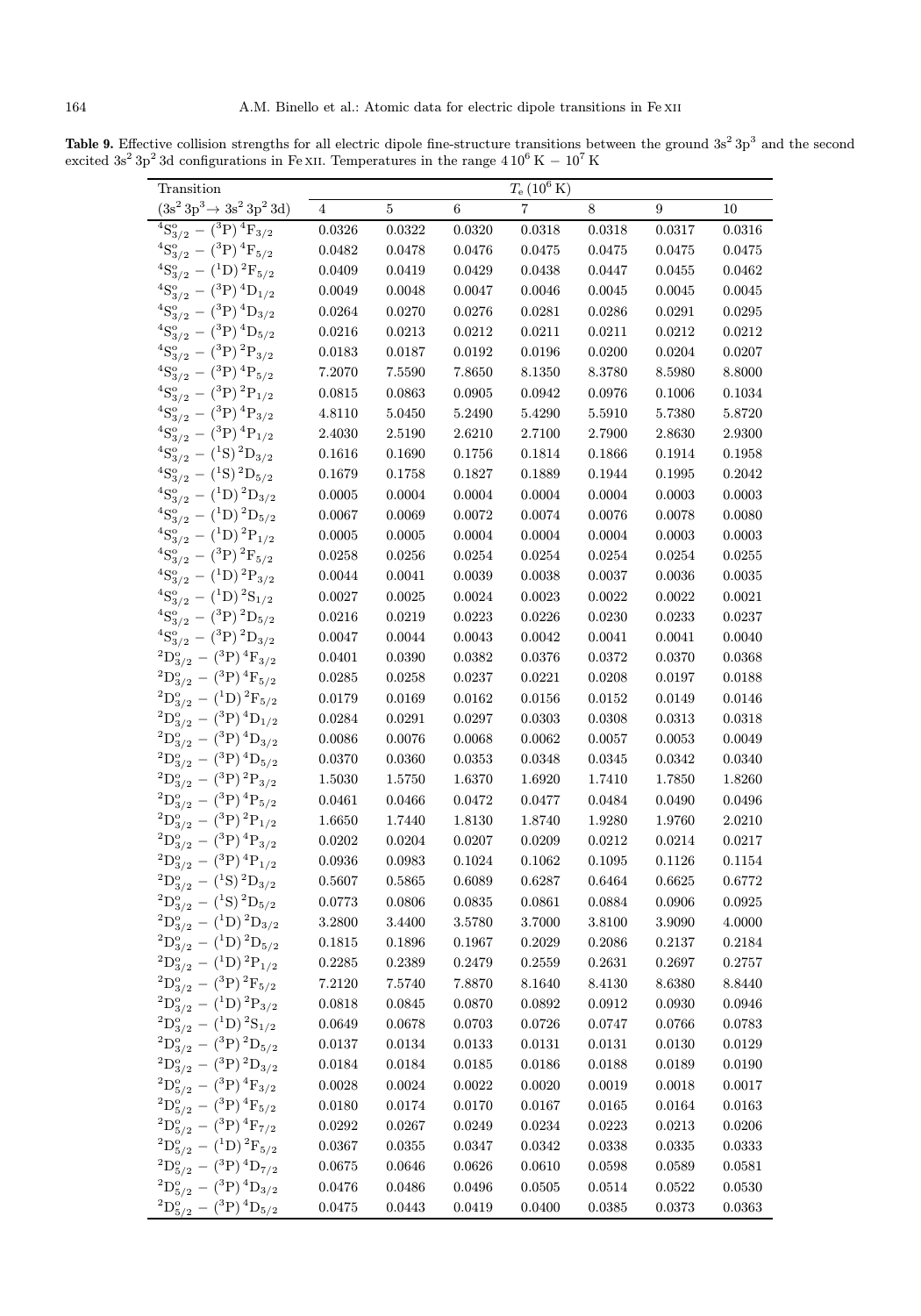Table 9. continued

| Transition                                                                                     |                                |                  |                  | $T_{\rm e}$ (10 <sup>6</sup> K) |                  |                  |                  |
|------------------------------------------------------------------------------------------------|--------------------------------|------------------|------------------|---------------------------------|------------------|------------------|------------------|
| $(3s^2\,3p^3 \rightarrow 3s^2\,3p^2\,3d)$                                                      | 4                              | 5                | 6                | 7                               | 8                | 9                | 10               |
| $^{2}D_{5/2}^{o} - {^{1}D})^{2}F_{7/2}$                                                        | 0.0536                         | 0.0512           | 0.0496           | 0.0484                          | 0.0475           | 0.0467           | 0.0461           |
| ${}^{2}D_{5/2}^{o} - ({}^{1}D) {}^{2}G_{7/2}$                                                  | 0.0656                         | 0.0649           | 0.0646           | 0.0645                          | 0.0646           | 0.0647           | 0.0650           |
| ${}^{2}D_{5/2}^{o} - ({}^{3}P){}^{2}P_{3/2}$                                                   | $3.8780\,$                     | 4.0570           | 4.2130           | 4.3510                          | 4.4740           | 4.5860           | 4.6880           |
| $^{2}D_{5/2}^{o} - {^{3}P})^{4}P_{5/2}$                                                        | 0.1435                         | 0.1489           | 0.1538           | 0.1581                          | 0.1621           | 0.1657           | 0.1691           |
| ${}^{2}D_{5/2}^{o} - ({}^{3}P){}^{4}P_{3/2}$                                                   | 0.0340                         | 0.0341           | 0.0344           | 0.0347                          | 0.0350           | 0.0354           | 0.0357           |
| ${}^{2}D_{5/2}^{o} - ({}^{1}S) {}^{2}D_{3/2}$                                                  | 0.3942                         | 0.4127           | 0.4288           | 0.4430                          | 0.4558           | 0.4674           | 0.4781           |
| ${}^{2}D_{5/2}^{o} - ({}^{1}S) {}^{2}D_{5/2}$                                                  | 2.6310                         | 2.7600           | 2.8730           | 2.9710                          | 3.0600           | 3.1400           | 3.2130           |
| ${}^{2}D_{5/2}^{o} - ({}^{1}D) {}^{2}D_{3/2}$                                                  | 0.5765                         | 0.6028           | 0.6258           | 0.6462                          | 0.6645           | 0.6812           | 0.6965           |
| $^{2}D_{5/2}^{o} - {^{1}D})^{2}D_{5/2}$                                                        | 3.8380                         | 4.0240           | 4.1860           | 4.3290                          | 4.4570           | 4.5730           | 4.6790           |
| ${}^{2}D_{5/2}^{o} - ({}^{3}P) {}^{2}F_{5/2}$                                                  | 0.4458                         | 0.4644           | 0.4808           | 0.4955                          | 0.5088           | 0.5210           | 0.5322           |
| ${}^{2}D_{5/2}^{o} - ({}^{1}D) {}^{2}P_{3/2}$                                                  | 0.0547                         | 0.0561           | 0.0573           | 0.0585                          | 0.0595           | 0.0605           | 0.0614           |
| $^{2}D_{5/2}^{o} - {^{3}P})^{2}F_{7/2}$                                                        | 10.250                         | 10.750           | 11.200           | 11.590                          | 11.940           | 12.260           | 12.550           |
| ${}^{2}D_{5/2}^{o} - ({}^{3}P){}^{2}D_{5/2}$                                                   | 0.3112                         | 0.3228           | 0.3334           | 0.3430                          | 0.3518           | 0.3599           | 0.3673           |
| ${}^{2}D_{5/2}^{o} - ({}^{3}P) {}^{2}D_{3/2}$                                                  | 0.0285                         | 0.0283           | 0.0283           | 0.0284                          | 0.0285           | 0.0286           | 0.0287           |
| ${}^{2}P^{o}_{1/2} - ({}^{3}P) \, {}^{4}F_{3/2}$                                               | 0.0069                         | 0.0066           | 0.0063           | 0.0061                          | 0.0060           | 0.0059           | 0.0058           |
| ${}^{2}P^{o}_{1/2} - ({}^{3}P) {}^{4}D_{1/2}$                                                  | 0.0076                         | 0.0072           | 0.0069           | 0.0067                          | 0.0065           | 0.0063           | 0.0062           |
| ${}^{2}P^{o}_{1/2} - ({}^{3}P) \, {}^{4}D_{3/2}$                                               | 0.0088                         | 0.0079           | 0.0073           | 0.0068                          | 0.0064           | 0.0060           | 0.0058           |
| ${}^{2}P^{o}_{1/2} - ({}^{3}P) {}^{2}P_{3/2}$                                                  | 0.1623                         | 0.1687           | 0.1744           | 0.1794                          | 0.1840           | 0.1881           | 0.1919           |
| ${}^{2}P^{o}_{1/2} - ({}^{3}P) {}^{2}P_{1/2}$                                                  | 0.4133                         | 0.4321           | 0.4482           | 0.4624                          | 0.4750           | 0.4865           | 0.4969           |
| ${}^{2}P^{o}_{1/2} - ({}^{3}P)^{4}P_{3/2}$                                                     | 0.0024                         | 0.0021           | 0.0019           | 0.0017                          | 0.0016           | 0.0015           | 0.0014           |
| ${}^{2}P^{o}_{1/2} - ({}^{3}P) \, {}^{4}P_{1/2}$                                               | 0.0157                         | 0.0163           | 0.0168           | 0.0173                          | 0.0177           | 0.0181           | 0.0185           |
| ${}^{2}P^{o}_{1/2} - ({}^{1}S) {}^{2}D_{3/2}$                                                  | 0.0088                         | 0.0079           | 0.0072           | 0.0067                          | 0.0063           | 0.0060           | 0.0057           |
| ${}^{2}P^{o}_{1/2} - ({}^{1}D) {}^{2}D_{3/2}$                                                  | 0.4420                         | 0.4632           | 0.4816           | 0.4977                          | 0.5121           | 0.5252           | 0.5371           |
| ${}^{2}P^{o}_{1/2} - ({}^{1}D) {}^{2}P_{1/2}$                                                  | 0.0054                         | 0.0057           | 0.0060           | 0.0063                          | 0.0066           | 0.0069           | 0.0071           |
| ${}^{2}P^{o}_{1/2} - ({}^{1}D) {}^{2}P_{3/2}$                                                  | 1.1000                         | 1.1550           | 1.2010           | 1.2420                          | 1.2790           | 1.3120           | 1.3430           |
| ${}^{2}P^{o}_{1/2} - ({}^{1}D) {}^{2}S_{1/2}$                                                  | 2.0290                         | 2.1290           | 2.2160           | 2.2920                          | 2.3600           | 2.4220           | 2.4790           |
| ${}^{2}P^{o}_{1/2} - ({}^{3}P) {}^{2}D_{3/2}$                                                  | 3.5050                         | 3.6790           | 3.8310           | 3.9660                          | 4.0860           | 4.1950           | 4.2940           |
| ${}^{2}P_{3/2}^{o} - ({}^{3}P) \, {}^{4}F_{3/2}$                                               | 0.0029                         | 0.0025           | 0.0023           | 0.0020                          | 0.0019           | 0.0017           | 0.0016           |
| ${}^{2}P_{3/2}^{o} - ({}^{3}P) \, {}^{4}F_{5/2}$                                               | 0.0071                         | $0.0066\,$       | 0.0062           | 0.0060                          | 0.0058           | 0.0057           | 0.0055           |
| ${}^{2}P^{o}_{3/2} - ({}^{1}D) {}^{2}F_{5/2}$                                                  | 0.0196                         |                  |                  |                                 |                  | 0.0125           | 0.0118           |
| ${}^{2}P^{o}_{3/2} - ({}^{3}P) \, {}^{4}D_{1/2}$                                               | 0.0163                         | 0.0174           | 0.0157           | 0.0144                          | 0.0134           |                  | 0.0176           |
| $^{2}P_{2}^{o}$                                                                                |                                | 0.0166           | 0.0168           | 0.0170                          | 0.0172           | 0.0174           |                  |
| $^{^{0}_{3/2}}-{^{(3}_{P})\,^{4}_{D_{3/2}}}$<br>$^{2}P_{\circ}^{\circ}$                        | $\hphantom{-}0.0132$<br>0.0066 | 0.0123<br>0.0059 | 0.0117<br>0.0054 | 0.0112<br>0.0050                | 0.0109<br>0.0047 | 0.0106<br>0.0045 | 0.0103<br>0.0043 |
| $^{10}_{3/2}$ – $(^3P)^4D_{5/2}$<br>${}^{2}P^{o}_{3/2} - ({}^{3}P) \, {}^{2}P_{3/2}$           |                                |                  |                  |                                 |                  |                  |                  |
|                                                                                                | 0.4966                         | 0.5172           | 0.5350<br>0.0069 | 0.5508                          | 0.5649           | 0.5778           | 0.5895           |
| ${}^2\mathrm{P}_{3/2}^\mathrm{o} \, - \, ({}^3\mathrm{P}) \, {}^4\mathrm{P}_{5/2}$             | 0.0088<br>0.7750               | 0.0077           |                  | 0.0064                          | 0.0059           | 0.0055           | 0.0052           |
| ${}^{2}P_{3/2}^{o} - ({}^{3}P) {}^{2}P_{1/2}$<br>${}^{2}P_{3/2}^{o} - ({}^{3}P) {}^{4}P_{3/2}$ |                                | 0.8094           | 0.8392           | 0.8655                          | 0.8891           | 0.9105           | 0.9300           |
|                                                                                                | 0.0188                         | 0.0186           | 0.0186           | 0.0187                          | 0.0188           | 0.0189           | 0.0191           |
| ${}^{2}P_{3/2}^{o} - ({}^{3}P) {}^{4}P_{1/2}$                                                  | 0.0175                         | 0.0181           | 0.0187           | 0.0193                          | 0.0198           | 0.0203           | 0.0207           |
| ${}^{2}P_{3/2}^{o} - ({}^{1}S) {}^{2}D_{3/2}$                                                  | 0.0612                         | $0.0620\,$       | $\,0.0629\,$     | 0.0637                          | 0.0645           | 0.0652           | 0.0659           |
| ${}^{2}P_{3/2}^{o} - ({}^{1}S) {}^{2}D_{5/2}$                                                  | 0.3064                         | 0.3180           | 0.3283           | 0.3374                          | 0.3456           | 0.3531           | 0.3599           |
| ${}^{2}P_{3/2}^{o} - ({}^{1}D) {}^{2}D_{3/2}$                                                  | 0.0283                         | 0.0286           | 0.0289           | 0.0293                          | 0.0297           | 0.0301           | 0.0305           |
| ${}^{2}P_{3/2}^{o} - ({}^{1}D) {}^{2}D_{5/2}$                                                  | 0.5658                         | 0.5896           | 0.6105           | 0.6292                          | 0.6460           | 0.6613           | 0.6754           |
| ${}^{2}P_{3/2}^{o} - ({}^{1}D) {}^{2}P_{1/2}$                                                  | 1.8760                         | 1.9660           | 2.0430           | 2.1120                          | 2.1740           | 2.2290           | 2.2800           |
| ${}^{2}P^{o}_{3/2} - ({}^{3}P){}^{2}F_{5/2}$                                                   | 0.0357                         | 0.0343           | 0.0334           | 0.0329                          | 0.0326           | 0.0324           | 0.0323           |
| ${}^{2}P^{o}_{3/2} - ({}^{1}D) {}^{2}P_{3/2}$                                                  | 3.2130                         | 3.3680           | 3.5030           | 3.6220                          | 3.7280           | 3.8250           | 3.9130           |
| ${}^{2}P^{o}_{3/2} - ({}^{1}D) {}^{2}S_{1/2}$                                                  | 0.0127                         | 0.0131           | 0.0135           | 0.0139                          | 0.0143           | 0.0146           | 0.0150           |
| ${}^{2}P_{3/2}^{o} - ({}^{3}P) {}^{2}D_{5/2}$                                                  | 7.0440                         | 7.3910           | 7.6930           | 7.9600                          | 8.1990           | 8.4160           | 8.6140           |
| ${}^{2}P^{o}_{3/2}$<br>$-$ ( <sup>3</sup> P) <sup>2</sup> D <sub>3/2</sub>                     | 1.1210                         | 1.1750           | 1.2230           | 1.2640                          | 1.3020           | 1.3360           | 1.3670           |